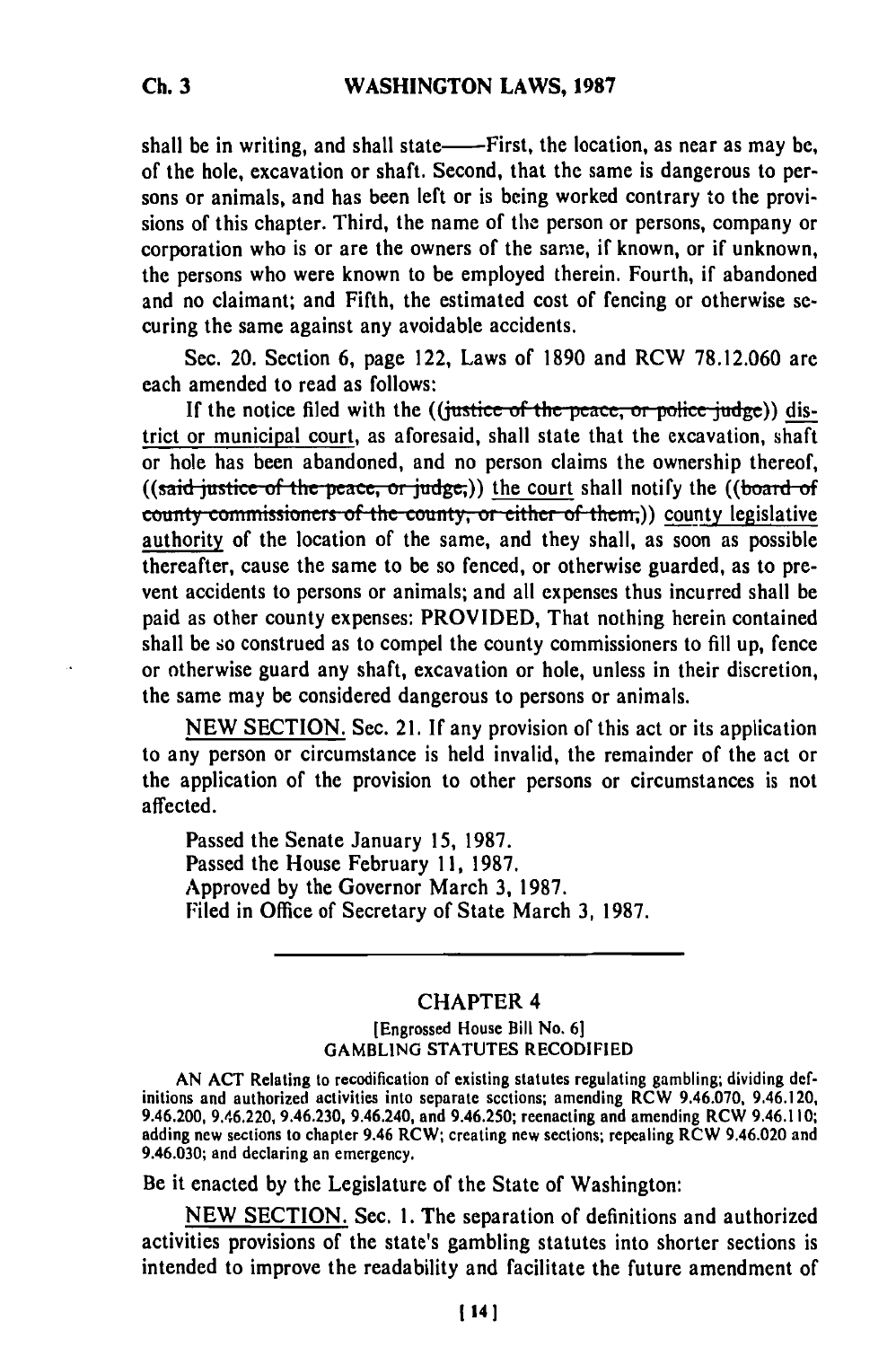these sections. This separation shall not change the meaning of any of the provisions involved.

**NEW** SECTION. Sec. 2. "Amusement game," as used in this chapter, means a game played for entertainment in which:

**(1)** The contestant actively participates;

(2) The outcome depends in a material degree upon the skill of the contestant;

**(3)** Only merchandise prizes are awarded;

(4) The outcome is not in the control of the operator;

**(5)** The wagers are placed, the winners are determined, and a distribution of prizes or property is made in the presence of all persons placing wagers at such game; and

**(6)** Said game is conducted or operated **by** any agricultural fair, person, association, or organizaticn in such manner and at such locations as may be authorized **by** rules and regulations adopted **by** the commission pursuant to this chapter as now or hereafter amended.

Cake walks as commonly known and fish ponds as commonly known shall be treated as amusement games for all purposes under this chapter.

**NEW SECTION.** Sec. **3.** "Bingo," as used in this chapter, means a game conducted only in the county within which the organization is principally located in which prizes are awarded on the basis of designated numbers or symbols on a card conforming to numbers or symbols selected at random and in which no cards are sold except at the time and place of said game, when said game is conducted **by** a bona fide charitable or nonprofit organization which does not conduct or allow its premises to be used for conducting bingo on more than three occasions per week and which does not conduct bingo in any location which is used for conducting bingo on more than three occasions per week, or if an agricultural fair authorized under chapters **15.76** and **36.37** RCW, which does not conduct bingo on more than twelve consecutive days in any calendar year, and except in the case of any agricultural fair as authorized under chapters **15.76** and **36.37** RCW, no person other than a bona fide member or an employee of said organization takes any part in the management or operation of said game, and no person who takes any part in the management or operation of said game takes any part in the management or operation of any game conducted **by** any other organization or any other branch of the same organization, unless approved **by** the commission, and no part of the proceeds thereof inure to the benefit of any person other than the organization conducting said game. For the purposes of this section, the organization shall be deemed to be principally located in the county within which it has its primary business office. **If** the organization has no business office, the organization shall be deemed to be located in the county of principal residence of its chief executive officer: PROVIDED, That any organization which is conducting any licensed and established bingo game in any locale as of January **1, 1981,** shall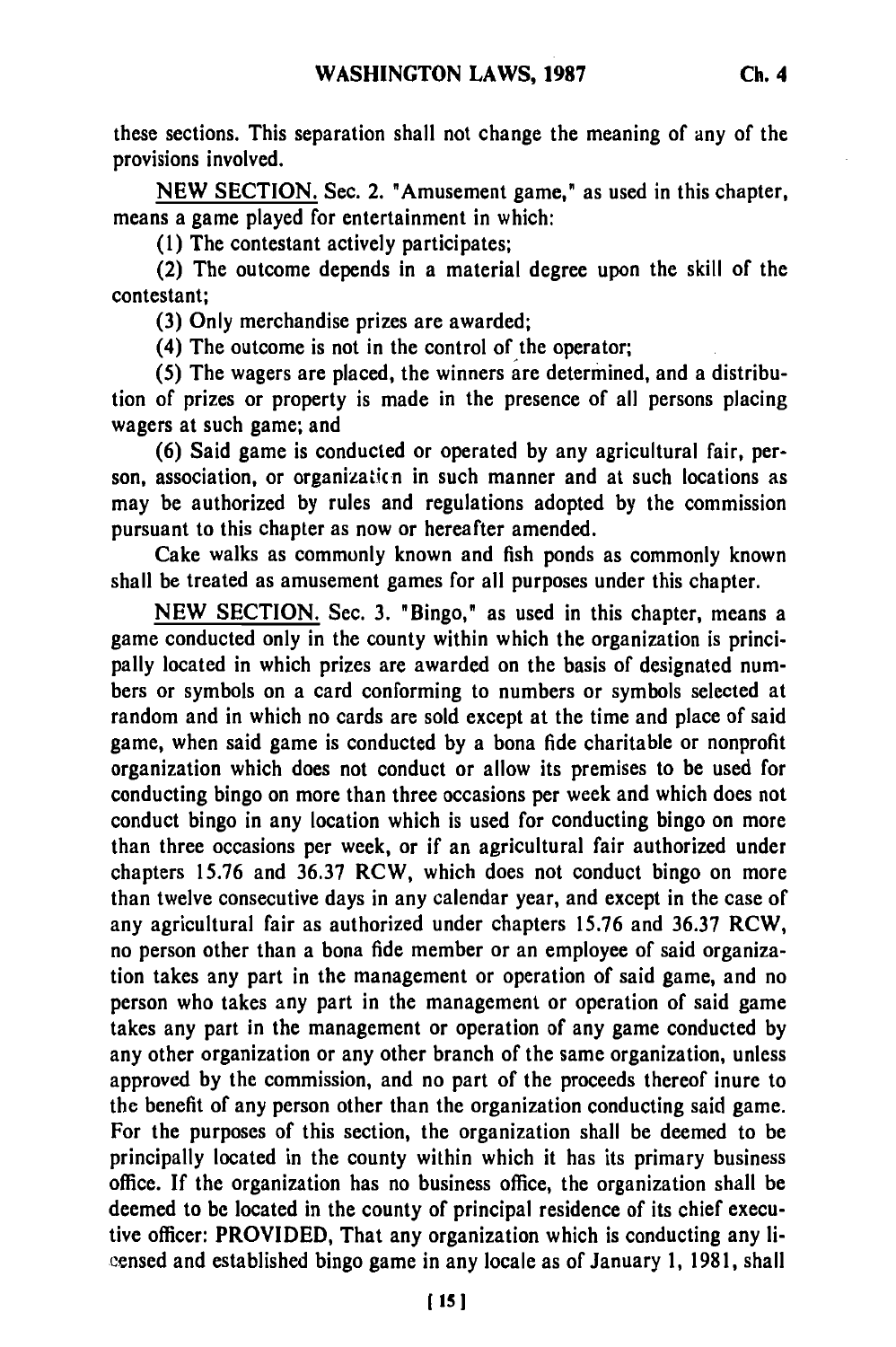be exempt from the requirement that such game be conducted in the county in which the organization is principally located.

**NEW SECTION.** Sec. 4. "Bona fide charitable or nonprofit organization," as used in this chapter, means: **(1)** Any organization duly existing under the provisions of chapters 24.12, 24.20, or 24.28 RCW, any agricultural fair authorized under the provisions of chapters **15.76** or **36.37** RCW, or any nonprofit corporation duly existing under the provisions of chapter 24.03 RCW for charitable, benevolent, eleemosynary, educational, civic, patriotic, political, social, fraternal, athletic or agricultural purposes only, or any nonprofit organization, whether incorporated or otherwise, when found **by** the commission to be organized and operating for one or more of the aforesaid purposes only, all of which in the opinion of the commission have been organized and are operated primarily for purposes other than the operation of gambling activities authorized under this chapter; or (2) any corporation which has been incorporated under Title **36** U.S.C. and whose principal purposes are to furnish volunteer aid to members of the armed forces of the United States and also to carry on a system of national and international relief and to apply the same in mitigating the sufferings caused **by** pestilence, famine, fire, floods, and other national calamities and to devise and carry on measures for preventing the same. Such an organization must have been organized and continuously operating for at least twelve calendar months immediately preceding making application for any license to operate a gambling activity, or the operation of any gambling activity authorized **by** this chapter for which no license is required. It must have not less than fifteen bona fide active members each with the right to an equal vote in the election of the officers, or board members, if any, who determine the policies of the organization in order to receive a gambling license. An organization must demonstrate to the commission that it has made significant progress toward the accomplishment of the purposes of the organization during the twelve consecutive month period preceding the date of application for a license or license renewal. The fact that contributions to an organization do not qualify for charitable contribution deduction purposes or that the organization is not otherwise exempt from payment of federal income taxes pursuant to the internal revenue code of 1954, as amended, shall constitute prima facie evidence that the organization is not a bona fide charitable or nonprofit organization for the purposes of this section.

Any person, association or organization which pays its employees, including members, compensation other than is reasonable therefor under the local prevailing wage scale shall be deemed paying compensation based in part or whole upon receipts relating to gambling activities authorized under this chapter and shall not be a bona fide charitable or nonprofit organization for the purposes of this chapter.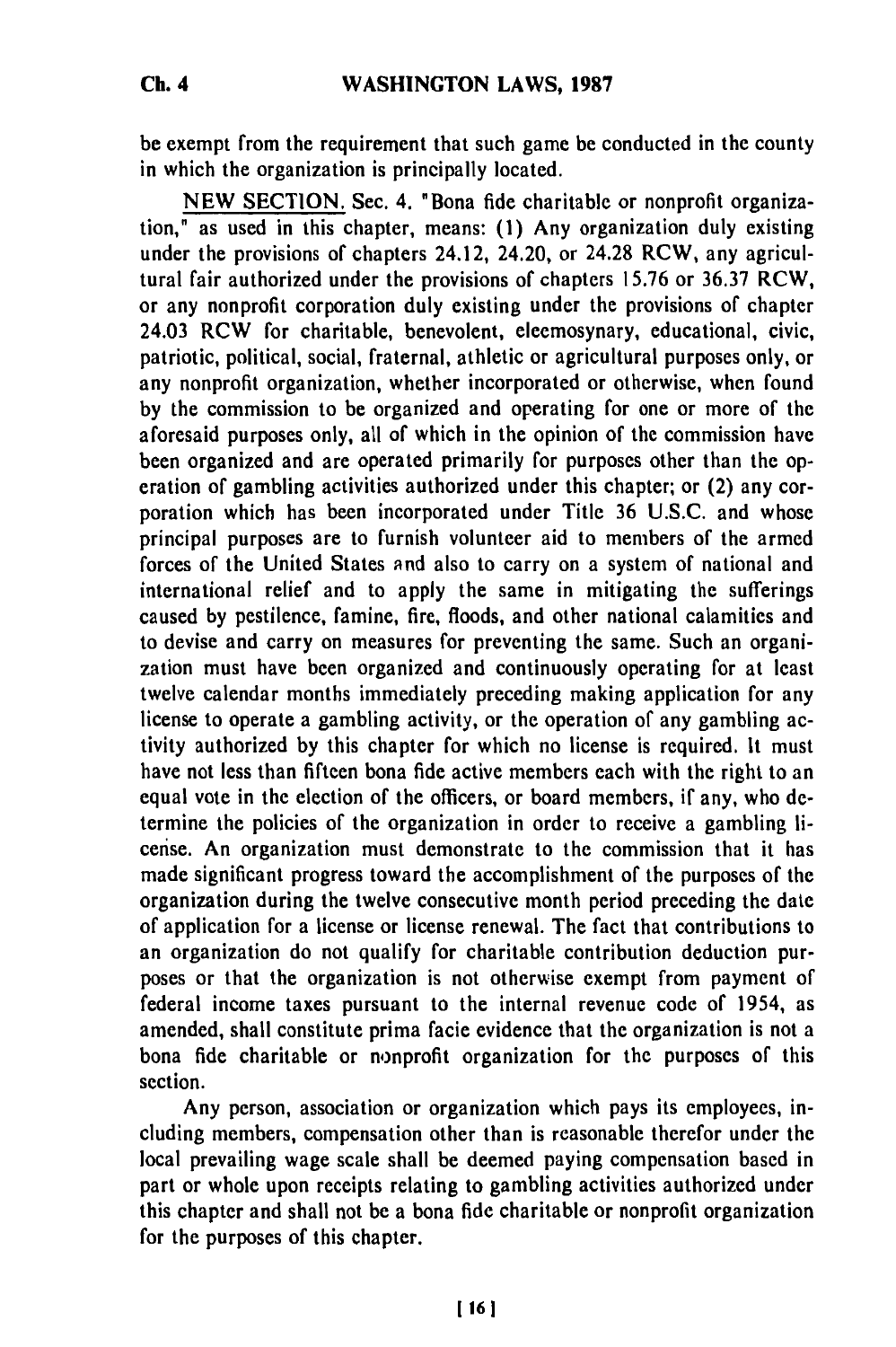**NEW** SECTION. Sec. **5.** "Bookmaking," as used in this chapter, means accepting bets as a business, rather than in a casual or personal fashion, upon the outcome of future contingent events.

**NEW SECTION.** Sec. **6.** "Commercial stimulant," as used in this chapter, means an activity is operated as a commercial stimulant, for the purposes of this chapter, only when it is an incidental activity operated in connection with, and incidental to, an established business, with the primary purpose of increasing the volume of sales of food or drink for consumption on that business premises. The commission may **by** rule establish guidelines and criteria for applying this definition to its applicants and licensees for gambling activities authorized **by** this chapter as commercial stimulants.

**NEW SECTION.** Sec. **7.** "Commission," as used in this chapter, means the Washington state gambling commission created in RCW 9.46.040.

**NEW** SECTION. Sec. 8. "Contest of chance," as used in this chapter, means any contest, game, gaming scheme, or gaming device in which the outcome depends in a material degree upon an element of chance, notwithstanding that skill of the contestants may also be a factor therein.

NEW SECTION. Sec. 9. "Fishing derby," as used in this chapter, means a fishing contest, with or without the payment or giving of an entry fee or other consideration by some or all of the contestants, wherein prizes are awarded for the species, size, weight, or quality of fish caught in a bona fide fishing or recreational event.

NEW SECTION. Sec. 10. "Gambling," as used in this chapter, means staking or risking something of value upon the outcome of a contest of chance or a future contingent event not under the person's control or influence, upon an agreement or understanding that the person or someone else will receive something of value in the event of a certain outcome. Gambling does not include fishing derbies as defined by this chapter, parimutuel betting as authorized by chapter 67.16 RCW, bona fide business transactions valid under the law of contracts, including, but not limited to, contracts for the purchase or sale at a future date of securities or commodities, and agreements to compensate for loss caused by the happening of chance, including, but not limited to, contracts of indemnity or guarantee and life, health, or accident insurance. In addition, a contest of chance which is specifically excluded from the definition of lottery under this chapter shall not constitute gambling.

NEW SECTION. Sec. **11.** "Gambling device," as used in this chapter, means: **(1)** Any device or mechanism the operation of which a right to money, credits, deposits or other things of value may be created, in return for a consideration, as the result of the operation of an element of chance; (2) any device or mechanism which, when operated for a consideration, does not return the same value or thing of value for the same consideration upon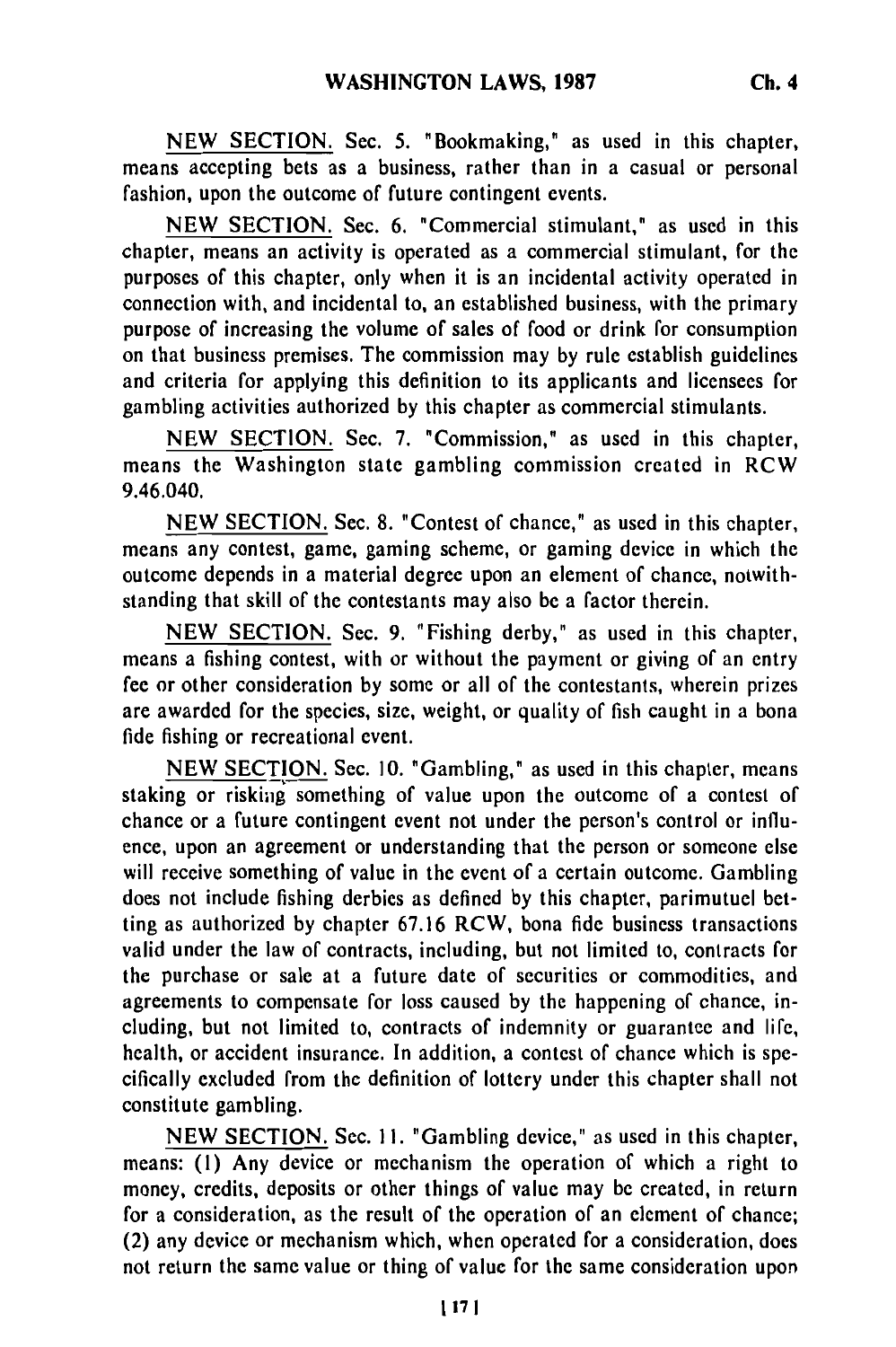each operation thereof; **(3)** any device, mechanism, furniture, fixture, construction or installation designed primarily for use in connection with professional gambling; and (4) any subassembly or essential part designed or intended for use in connection with any such device, mechanism, furniture, fixture, construction or installation. In the application of this definition, a pinball machine or similar mechanical amusement device which confers only an immediate and unrecorded right of replay on players thereof, which does not contain any mechanism which varies the chance of winning free games or the number of free games which may be won or a mechanism or a chute for dispensing coins or a facsimile thereof, and which prohibits multiple winnings depending upon the number of coins inserted and requires the playing of five balls individually upon the insertion of a nickel or dime, as the case may be, to complete any one operation thereof, shall not be deemed a gambling device: PROVIDED, That owning, possessing, buying, selling, renting, leasing, financing, holding a security interest in, storing, repairing and transporting such pinball machines or similar mechanical amusement devices shall not be deemed engaging in professional gambling for the purposes of this chapter and shall not be a violation of this chapter: PROVID-ED FURTHER, That any fee for the purchase or rental of any such pinball machines or similar amusement devices shall have no relation to the use to which such machines are put but be based only upon the market value of any such machine, regardless of the location of or type of premises where used, and any fee for the storing, repairing and transporting thereof shall have no relation to the use to which such machines are put, but be commensurate with the cost of labor and other expenses incurred in any such storing, repairing and transporting.

NEW SECTION. Sec. 12. 'Gambling information," as used in this chapter, means any wager made in the course of and any information intended to be used for professional gambling. In the application of this definition, information as to wagers, betting odds and changes in betting odds shall be presumed to **be** intended for use in professional gambling. This section shall not apply to newspapers of general circulation or commercial radio and television stations licensed by the federal communications commission.

NEW SECTION. Sec. 13. "Gambling premises," as used in this chapter, means any building, room, enclosure., vehicle, vessel or other place used or intended to be used for professional gambling. In the application of this definition, any place where a gambling device is found shall be presumed to be intended to be used for professional gambling.

NEW SECTION. Sec. 14. "Gambling record," as used in this chapter, means any record, receipt, ticket, certificate, token, slip or notation given, made, used or intended to be used in connection with professional gambling.

**Ch.** 4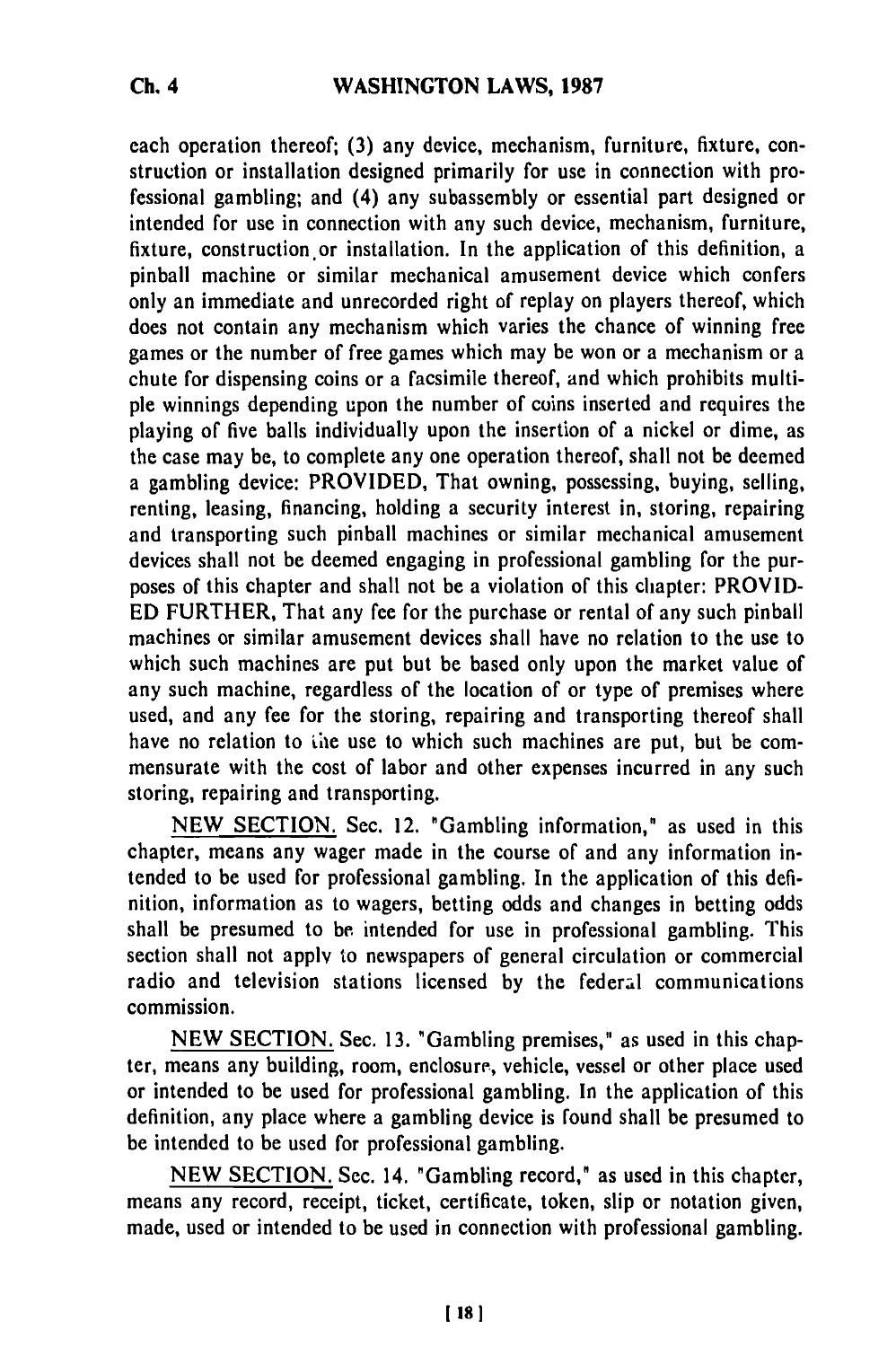**NEW** SECTION. Sec. **15.** "Lottery," as used in this chapter, means a scheme for the distribution of money or property by chance, among persons who have paid or agreed to pay a valuable consideration for the chance.

NEW SECTION. Sec. 16. "Member" and "bona fide member," as used in this chapter, mean a person accepted for membership in an organization eligible to be licensed by the commission under this chapter upon application, with such action being recorded in the official minutes of a regular meeting or who has held full and regular membership status in the organization for a period of not less than twelve consecutive months prior to participating in the management or operation of any gambling activity. Such membership must in no way be dependent upon, or in any way related to, the payment of consideration to participate in any gambling activity.

Member or bona fide member shall include only members of an organization's specific chapter or unit licensed by the commission or otherwise actively conducting the gambling activity: PROVIDED, That:

(I) Members of chapters or local units of a state, regional or national organization may be considered members of the parent organization for the purpose of a gambling activity conducted by the parent organization, if the rules of the parent organization so permit;

(2) Members of a bona fide auxiliary to a principal organization may be considered members of the principal organization for the purpose of a gambling activity conducted by the principal organization. Members of the principal organization may also be considered members of its auxiliary for the purpose of a gambling activity conducted by the auxiliary; and

(3) Members of any chapter or local unit within the jurisdiction of the next higher level of the parent organization, and members of a bona fide auxiliary to that chapter or unit, may assist any other chapter or local unit of that same organization licensed by the commission in the conduct of gambling activities.

No person shall be a member of any organization if that person's primary purpose for membership is to become, or continue to be, a participant in, or an operator or manager of, any gambling activity or activities.

NEW SECTION. Sec. 17. "Player," as used in this chapter, means a natural person who engages, on equal terms with the other participants, and solely as a contestant or bettor, in any form of gambling in which no person may receive or become entitled to receive any profit therefrom other than personal gambling winnings, and without otherwise rendering any material assistance to the establishment, conduct or operation of a particular gambling activity. A natural person who gambles at a social game of chance on equal terms with the other participants therein does not otherwise render material assistance to the establishment, conduct or operation thereof by performing, without fee or remuneration, acts directed toward the arrangement or facilitation of the game, such as inviting persons to play, permitting the use of premises therefor, and supplying cards or other equipment used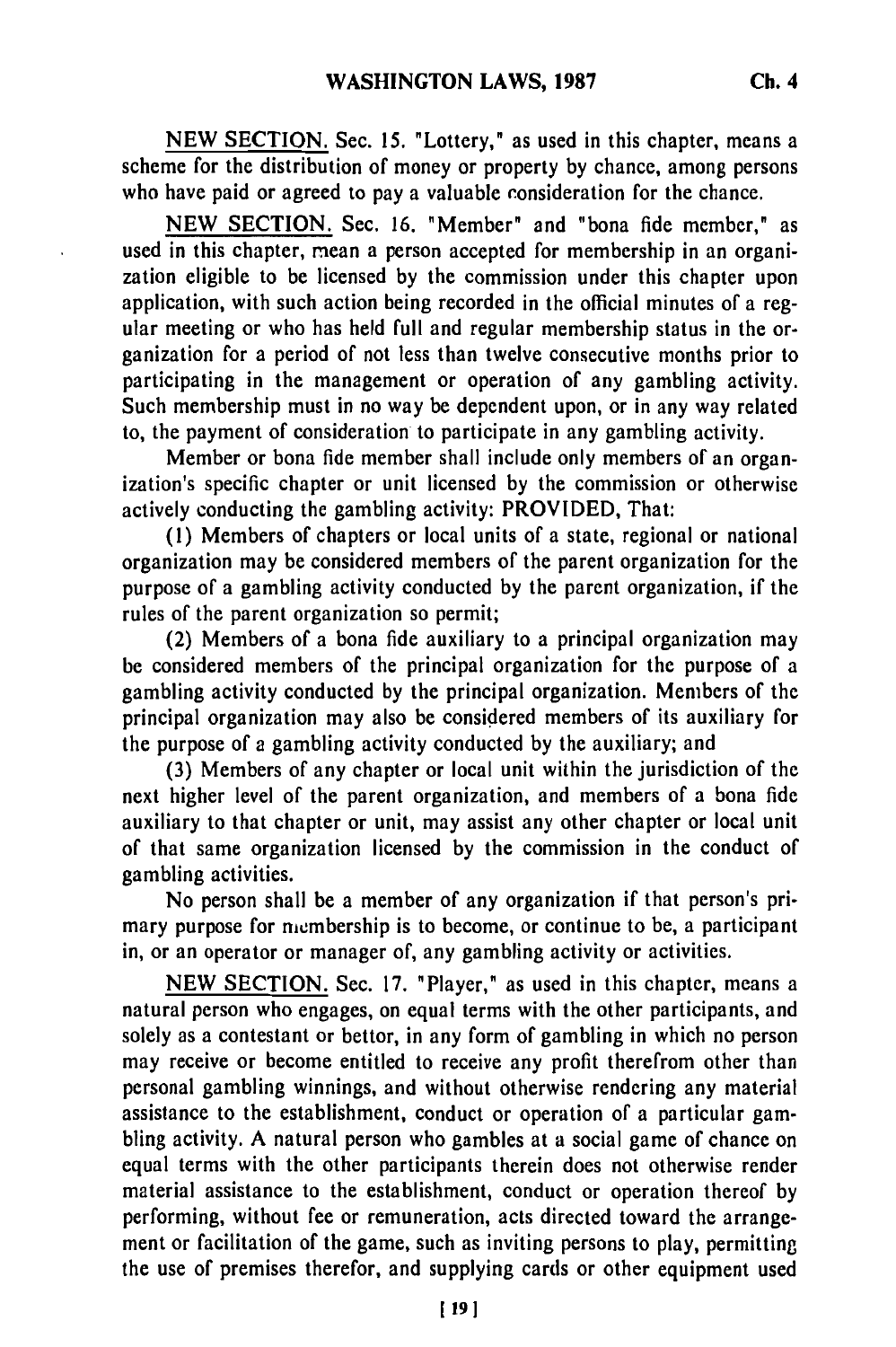therein. A person who engages in "bookmaking" as defined in this chapter is not a "player."

**NEW SECTION.** Sec. **18. (1)** A person is engaged in "professional gambling" for the purposes of this chapter when:

(a) Acting other than as a player or in the manner authorized **by** this chapter, the person knowingly engages in conduct which materially aids any other form of gambling activity; or

**(b)** Acting other than as a player or in the manner authorized **by** this chapter, the person knowingly accepts or receives money or other property pursuant to an agreement or understanding with any other person whereby he or she participates or is to participate in the proceeds of gambling activity;

(c) The person engages in bookmaking; or

**(d)** The person conducts a lottery.

(2) Conduct under subsection  $(1)(a)$  of this section, except as exempted under this chapter, includes but is not limited to conduct directed toward the creation or establishment of the particular game, contcst, scheme, device or activity involved, toward the acquisition or maintenance of premises, paraphernalia, equipment or apparatus therefor, toward the solicitation or inducement of persons to participate therein, toward the actual conduct of the playing phases thereof, toward the arrangement of any of its financial or recording phases, or toward any other phase of its operation. **If** a person having substantial proprietary or other authoritative control over any premises shall permit the premises to be used with the person's knowledge for the purpose of conducting gambling activity other than gambling activities authorized **by** this chapter, and acting other than as a player, and the person permits such to occur or continue or makes no effort to prevent its occurrence or continuation, the person shall be considered as being engaged in professional gambling: PROVIDED, That the proprietor of a bowling establishment who awards prizes obtained from player contributions, to players successfully knocking down pins upon the contingency of identifiable pins being placed in a specified position or combination of positions, as designated by the posted rules of the bowling establishment, where the proprietor does not participate in the proceeds of the "prize fund" shall not be construed to be engaging in "professional gambling" within the meaning of this chapter: PROVIDED FURTHER, That the books and records of the games shall be open to public inspection.

NEW SECTION. Sec. 19. "Punch boards" and "pull-tabs," as used in this chapter, shall be given their usual and ordinary meaning as of July 16, 1973, except that such definition may be revised by the commission pursuant to rules and regulations promulgated pursuant to this chapter.

NEW SECTION. Sec. 20. "Raffle," as used in this chapter, means a game in which tickets bearing an individual number are sold for not more

**Ch.** 4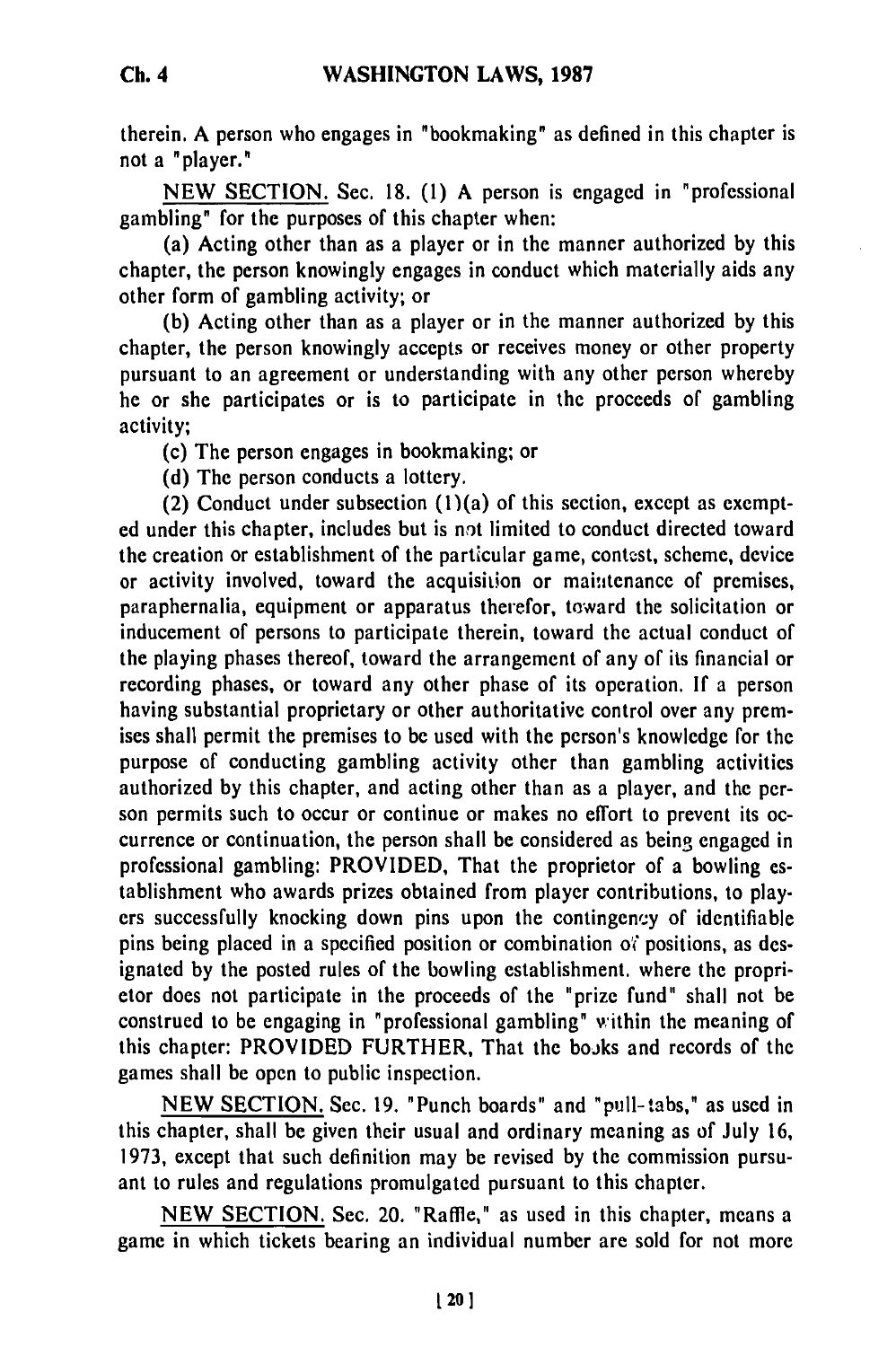than five dollars each and in which a prize or prizes are awarded on the basis of a drawing from the tickets **by** the person or persons conducting the game, when the game is conducted **by-** a bona fide charitable or nonprofit organization, no person other than a bona fide member of the organization takes any part in the management or operation of the game, and io part of the proceeds thereof inure to the benefit of any person other than the organization conducting the game.

**NEW SECTION.** Sec. 21. "Social card game," as used in this chapter, means a card game, including but not linited to the game commonly known as "mah jongg," which constitutes gambling and contains each of the following characteristics:

**(1)** There are two or more participants and each of them are players. However, no business with a public cardroom on its premises may have more than five separate tables at which card games are played;

(2) **A** player's success at winning money or other thing of value **by** overcoming chance is in the long run largely determined **by** the skill of the player;

**(3)** No organization, corporation or person collects or obtains or charges any percentage of or collects or obtains any portion of the money or thing of value wagered or won **by** any of the players: PROVIDED, That this subsection shall not preclude a player from collecting or obtaining his or her winnings;

(4) No organization or corporation, or person collects or obtains any money or thing of value from, or charges or imposes any fee upon, any person which either enables him or her to play or results in or from his or her playing in excess of two dollars per half hour of playing time **by** that person collected in advance: PROVIDED, That a fee may also be charged for entry into a tournament for prizes, which fee shall not exceed **fifty** dollars, including all separate fees which might be paid **by** a player for various phases or events of the tournament: PROVIDED FURTHER, That this subsection shall not apply to the membership fee in any bona fide charitable or nonprofit organization;

**(5)** The type of card game is one specifically approved **by** the commission pursuant to RCW **9.46.070;** and

**(6)** The extent of wagers, money or other thing of value which may be wagered or contributed **by** any player does not exceed the amount or value specified **by** the commission pursuant to RCW **9.46.070.**

**NEW** SECTION. Sec. 22. "Thing of value," as used in this chapter, means any money or property, any token, object or article exchangeable for money or property, or any form of credit or promise, directly or indirectly, contemplating transfer of money or property or of any interest therein, or involving extension of a service, entertainment or a privilege of playing at a game or scheme without charge.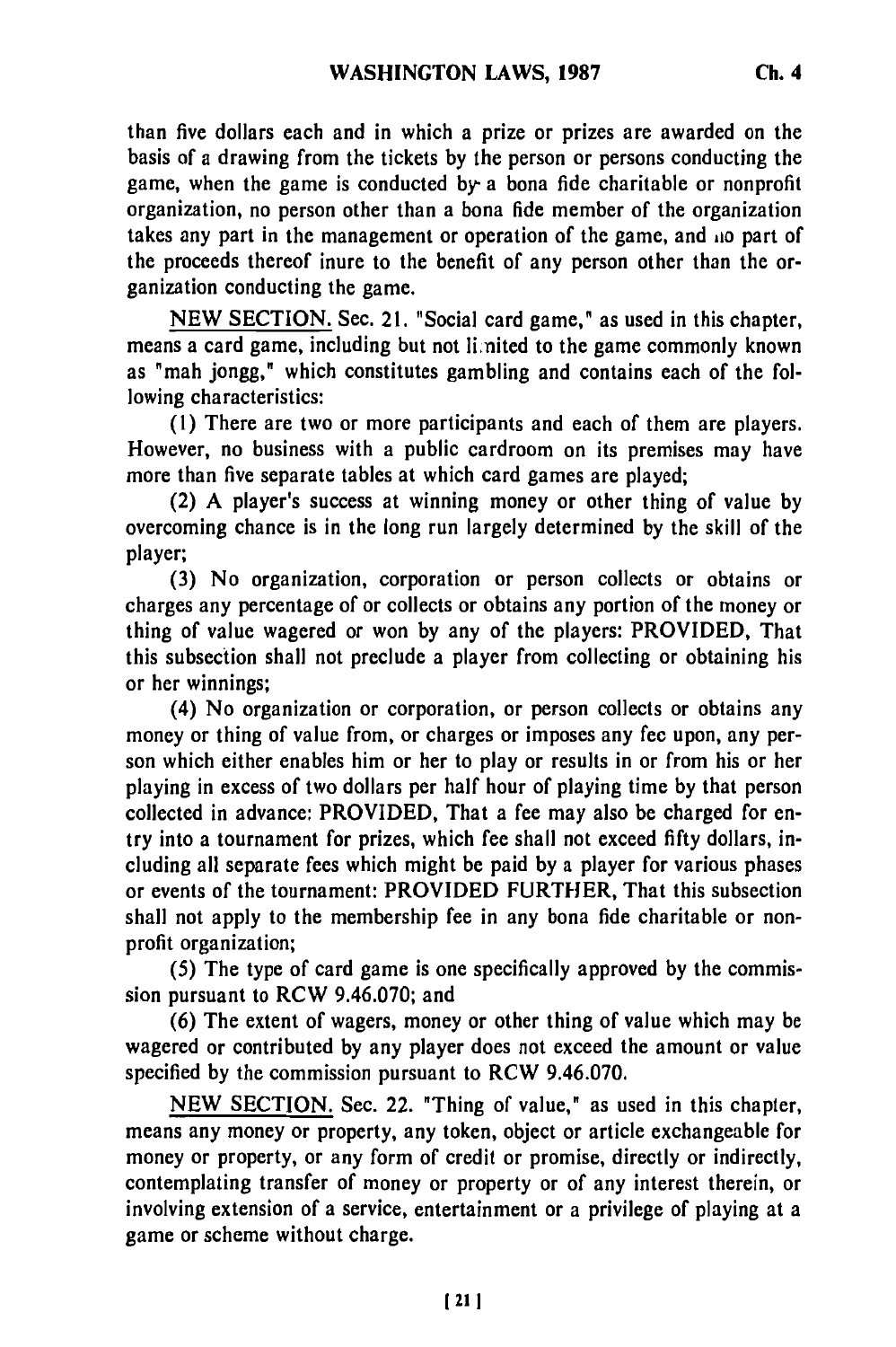**NEW SECTION.** Sec. 23. "Whoever" and "person," as used in this chapter, include natural persons, corporations and partnerships and associations of persons; and when any corporate officer, director or stockholder or any partner authorizes, participates in, or knowingly accepts benefits from any violation of this chapter committed **by** his or her corporation or partnership, he or she shall be punishable for such violation as if it had been directly committed **by** him or her.

**NEW SECTION.** Sec. 24. **(1)** "Fund raising event," as used in this chapter, means a fund raising event conducted during any seventy-two consecutive hours but exceeding twenty-four consecutive hours and not more than once in any calendar year or a fund raising event conducted not more than twice each calendar year for not more than twenty-four consecutive hours each time **by** a bona fide charitable or nonprofit organization as defined in section 4 of this act other than any agricultural fair referred to thereunder, upon authorization therefor **by** the commission, which the legitlature hereby authorizes to issue a license therefor, with or without fee, permitting the following activities, or any of them, during such event: Bingo, amusement games, contests of chance, lotteries and raffles: PRO-**VIDED,** That (a) gross wagers and bets received **by** the organization less the amount of money paid **by** the organization as winnings and for the purchase cost of prizes given as winnings do not exceed ten thousand dollars during the total calendar days of such fund raising event in the calendar year; **(b)** such activities shall not include any mechanical gambling or lottery device activated **by** the insertion of a coin or **by** the insertion of any object purchased **by** any person taking a chance **by** gambling in respect to the device; (c) only bona fide members of the organization who are not paid for such service shall participate in the management or operation of the activities, and all income therefrom, after deducting the cost of prizes and other expenses, shall be devoted solely to the lawful purposes of the organization; and **(d)** such organization shall notify the appropriate local law enforcement agency of the time and place where such activities shall be conducted. The commission shall require an annual information report setting forth in detail the expenses incurred and the revenue received relative to the activities permitted.

(2) Bona fide charitable or nonprofit organizations holding a license to conduct a fund raising event may join together to jointly conduct a fund raising event if:

(a) Approval to do so is received from the commission; and

**(b)** The method of dividing the income and expenditures and the method of recording and handling of funds are disclosed to the commission in the application for approval of the joint fund raising event and are approved **by** the commission.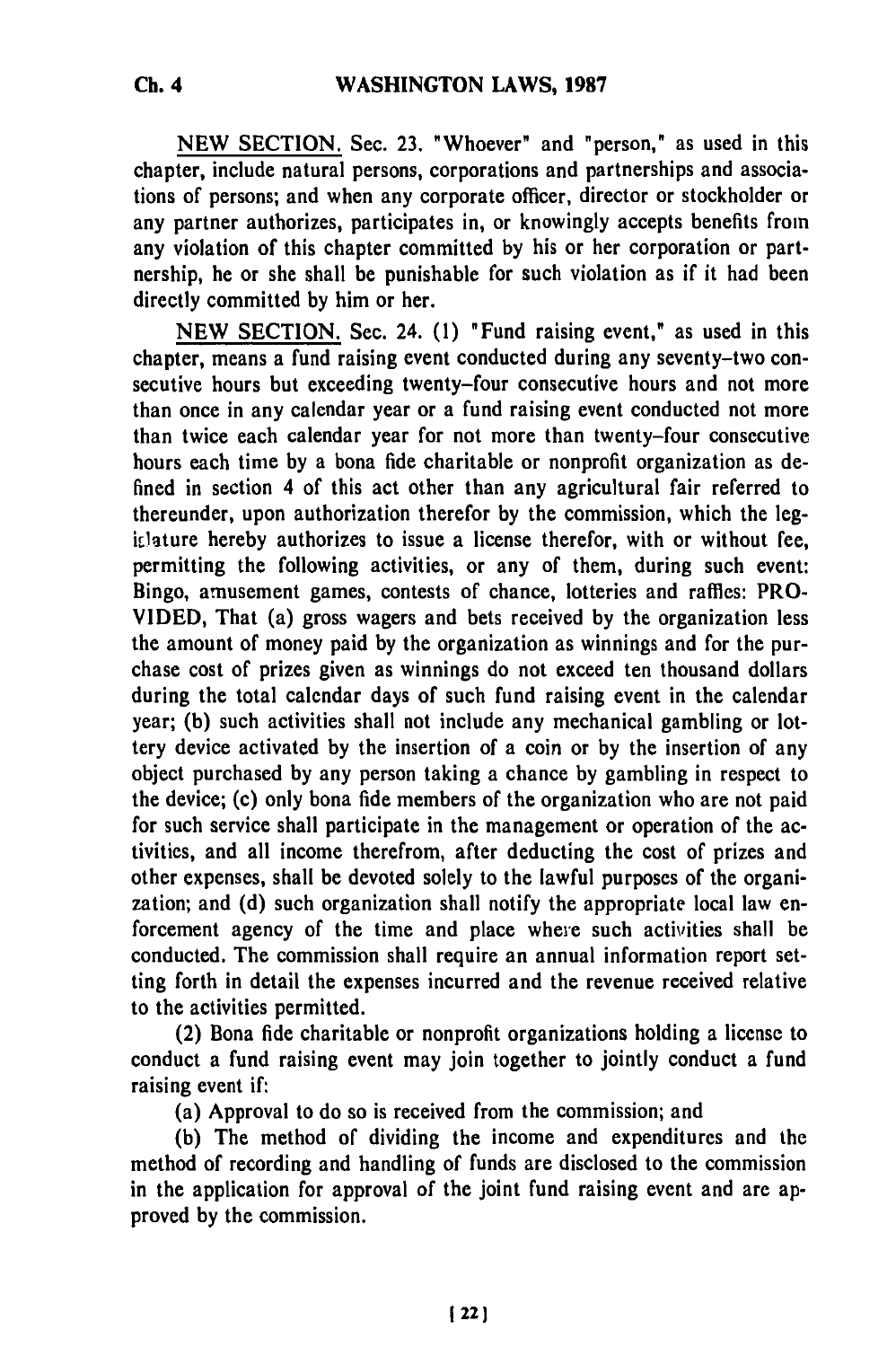**The** gross wagers and bets received **by** the organizations less the amount of money paid **by** the organizations as winnings and for the purchase costs of prizes given as winnings may not exceed ten thousand dollars during the total calendar days of such event. The net receipts each organization receives shall count against the organization's annual limit stated in this subsection.

A joint fund raising event shall count against only the lead organization or organizations receiving **fifty** percent or more of the net receipts for the purposes of the number of such events an organization may conduct each year.

The commission may issue a joint license for a joint fund raising event and charge a license fee for such license according to a schedule of fees adopted **by** the commission which reflects the added cost to the commission of licensing more than one licensee for the event.

**NEW SECTION.** Sec. **25.** The legislature hereby authorizes the wagering on the outcome of the roll of dice or the flipping of or matching of coins on the premises of an establishment engaged in the business **of** selling food or beverages for consumption on the premises to determine which of the participants will pay for coin-operated music on the premises or certain items of food or beverages served or sold **by** such establishment and therein consumed. Such establishments are hereby authorized to possess dice and dice cups on their premises, but only for use in such limited wagering. Persons engaged in such limited form of wagering shall not be subject to the criminal or civil penalties otherwise provided for in this chapter: PROVID-**ED,** That minors shall be barred from engaging in the wagering activities allowed **by** this chapter.

**NEW SECTION.** Sec. **26.** The legislature hereby authorizes bona fide charitable or nonprofit organizations to conduct bingo games, raffles, amusement games, and fund raising events, and to utilize punch boards and pull-tabs and to allow their premises and facilities to be used **by** only members, their guests, and members of a chapter or unit organized under the same state, regional, or national charter or constitution, to play social card games authorized **by** the commission, when licensed, conducted or operated pursuant to the provisions of this chapter and rules and regulations adopted pursuant thereto.

**NEW SECTION.** Sec. **27.** Bona fide charitable or bona fide nonprofit organizations organized primarily for purposes other than the conduct of raffles, are hereby authorized to conduct raffles without obtaining a license to do so from the commission when such raffles are held in accordance with all other requirements of this chapter, other applicable laws, and rules of the commission; when gross revenues from all such raffles held **by** the *or*ganization during the calendar year do not exceed five thousand dollars; and when tickets to such raffles are sold only to, and winners **are** determined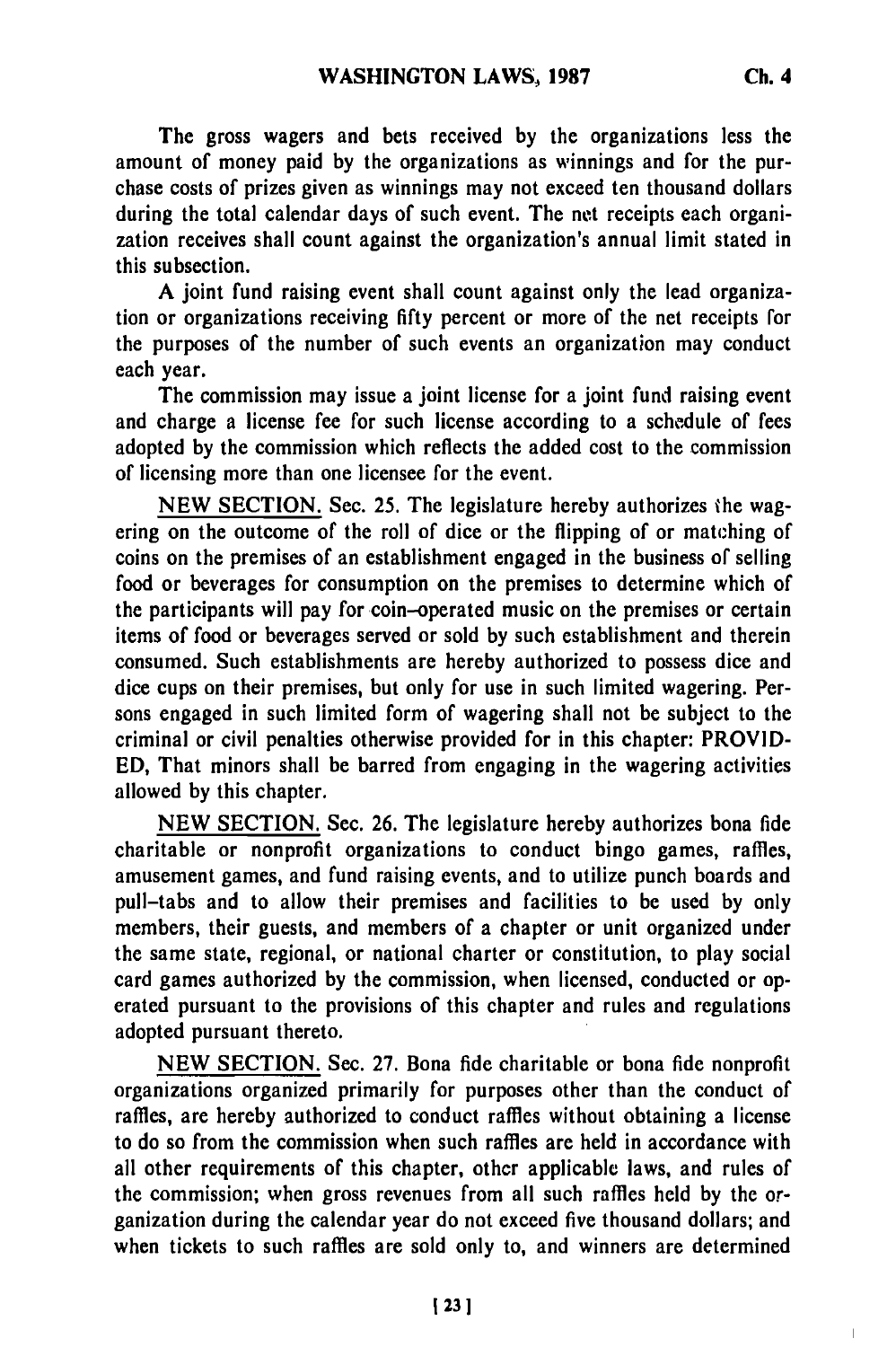only from among, the regular members of the organization conducting the raffle: PROVIDED, That the term members for this purpose shall mean only those persons who have become members prior to the commencement of the raffle and whose qualification for membership was not dependent upon, or in any way related to, the purchase of a ticket, or tickets, for such raffles.

NEW SECTION. Sec. 28. Bona fide charitable or bona fide nonprofit organizations organized primarily for purposes other than the conduct of such activities are hereby authorized to conduct bingo, raffles, and amusement games, without obtaining a license to do so from the commission but only when:

(1) Such activities are held in accordance with all other requirements of this chapter, other applicable laws, and rules of the commission,

(2) Said activities are, alone or in any combination, conducted no more than twice each calendar year and over a period of no more than twelve consecutive days each time, notwithstanding the limitations of section 3 of this act: PROVIDED, That a raffle conducted under this subsection may be conducted for a period longer than twelve days;

(3) Only bona fide members of that organization, who are not paid for such services, participate in the management or operation of the activities;

(4) Gross revenues to the organization from all the activities together do not exceed five thousand dollars during any calendar year;

(5) All revenue therefrom, after deducting the cost of prizes and other expenses of the activity, is devoted solely to the purposes for which the organization qualifies as a bona fide charitable or nonprofit organization;

(6) The organization gives notice at least five days in advance of the conduct of any of the activities to the local police agency of the jurisdiction within which the activities are to be conducted of the organization's intent to conduct the activities, the location of the activities, and the date or dates they will be conducted; and

(7) The organization conducting the activities maintains records for a period of one year from the date of the event which accurately show at a minimum the gross revenue from each activity, details of the expenses of conducting the activities, and details of the uses to which the gross revenue therefrom is put.

NEW SECTION. See. 29. The legislature hereby authorizes any person, association or organization operating an established business primarily engaged in the selling of food or drink for consumption on the premises to conduct social card games and to utilize punch boards and pull-tabs as a commercial stimulant to such business when licensed and utilized or operated pursuant to the provisions of this chapter and rules and regulations adopted pursuant thereto.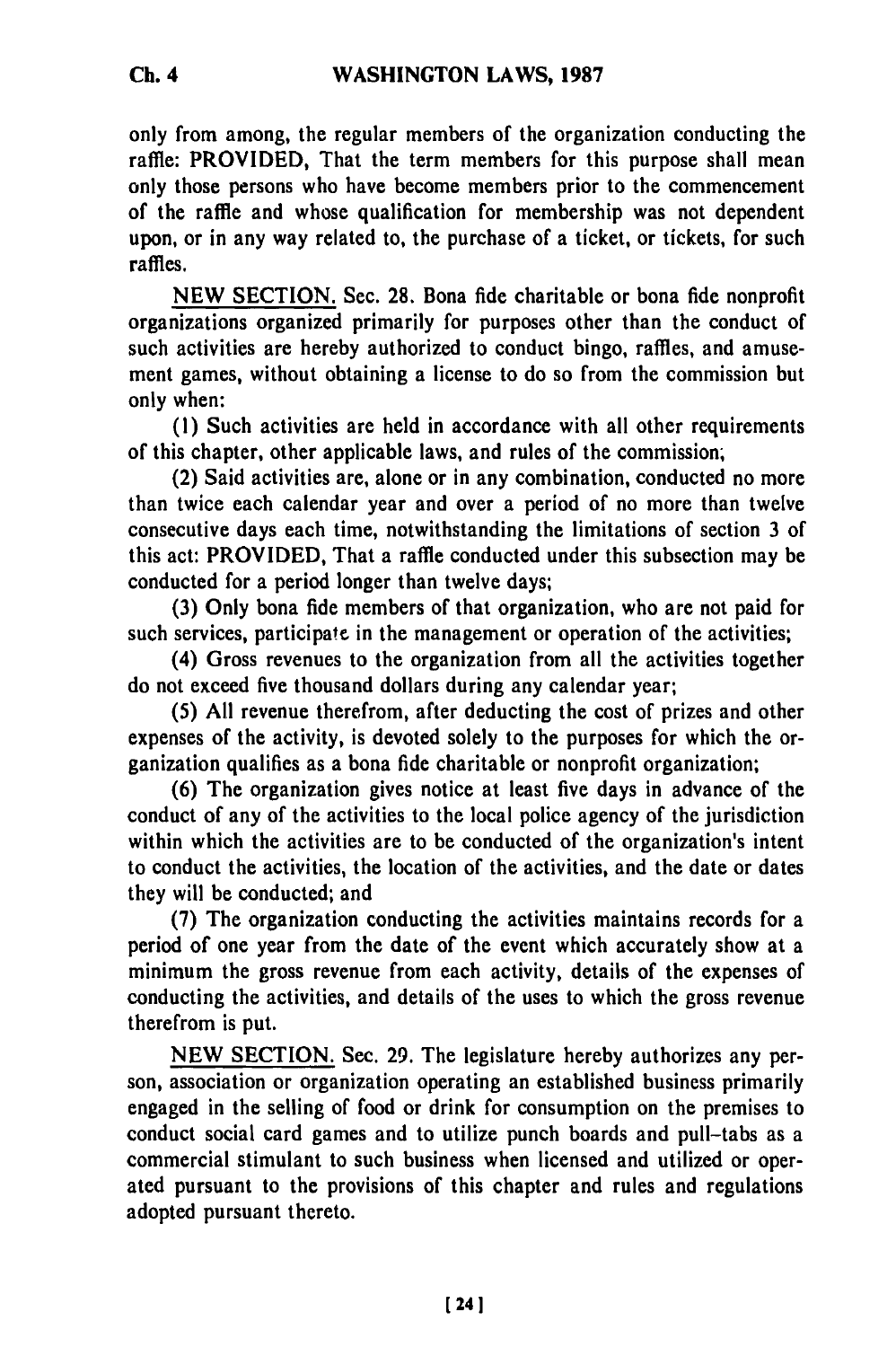NEW SECTION. Sec. **30.** The legislature hereby authorizes any person to conduct or operate amusement games when licensed and operated pursuant to the provisions of this chapter and rules and regulations adopted by the commission at such locations as the commission may authorize.

NEW SECTION. Sec. 31. The legislature hereby authorizes any person, association, or organization to conduct sports pools without a license to do so from the commission but only when the outcome of which is dependent upon the score, or scores, of a certain athletic contest and which is conducted only in the following manner:

(1) A board or piece of paper is divided into one hundred equal squares, each of which constitutes a chance to win in the sports pool and each of which is offered directly to prospective contestants at one dollar or less;

(2) The purchaser of each chance or square signs his or her name on the face of each square or chance he or she purchases; and

(3) At some time not later than prior to the start of the subject athletic contest the pool is closed and no further chances in the pool are sold;

(4) After the pool is closed a prospective score is assigned by random drawing to each square;

(5) All money paid by entrants to enter the pool less taxes is paid out as the prize or prizes to those persons holding squares assigned the winning score or scores from the subject athletic contest;

(6) The sports pool board is available for inspection by any person purchasing a chance thereon, the commission, or by any law enforcement agency upon demand at all times prior to the payment of the prize;

(7) The person or organization conducting the pool is conducting no other sports pool on the same athletic event; and

(8) The sports pool conforms to any rules and r-gulations of the commission applicable thereto.

NEW SECTION. Sec. 32. The legislature hereby authorizes bona fide charitable or nonprofit organizations to conduct, without the necessity of obtaining a permit or license to do so from the commission, golfing sweepstakes permitting wagers of money, and the same shall not constitute such gambling or lottery as otherwise prohibited in this chapter, or be subject to civil or criminal penalties thereunder, but this only when the outcome of such golfing sweepstakes is dependent upon the score, or scores, or the playing ability, or abilities, of a golfing contest between individual players or teams of such players, conducted in the following manner:

(1) Wagers are placed by buying tickets on any players in a golfing contest to "win," "place," or "show" and those holding tickets on the three winners may receive a payoff similar to the system of betting identified as parimutuel, such moneys placed as wagers to be used primarily as winners' proceeds, except moneys used to defray the expenses of such golfing sweepstakes or otherwise used to carry out the purposes of such organization; or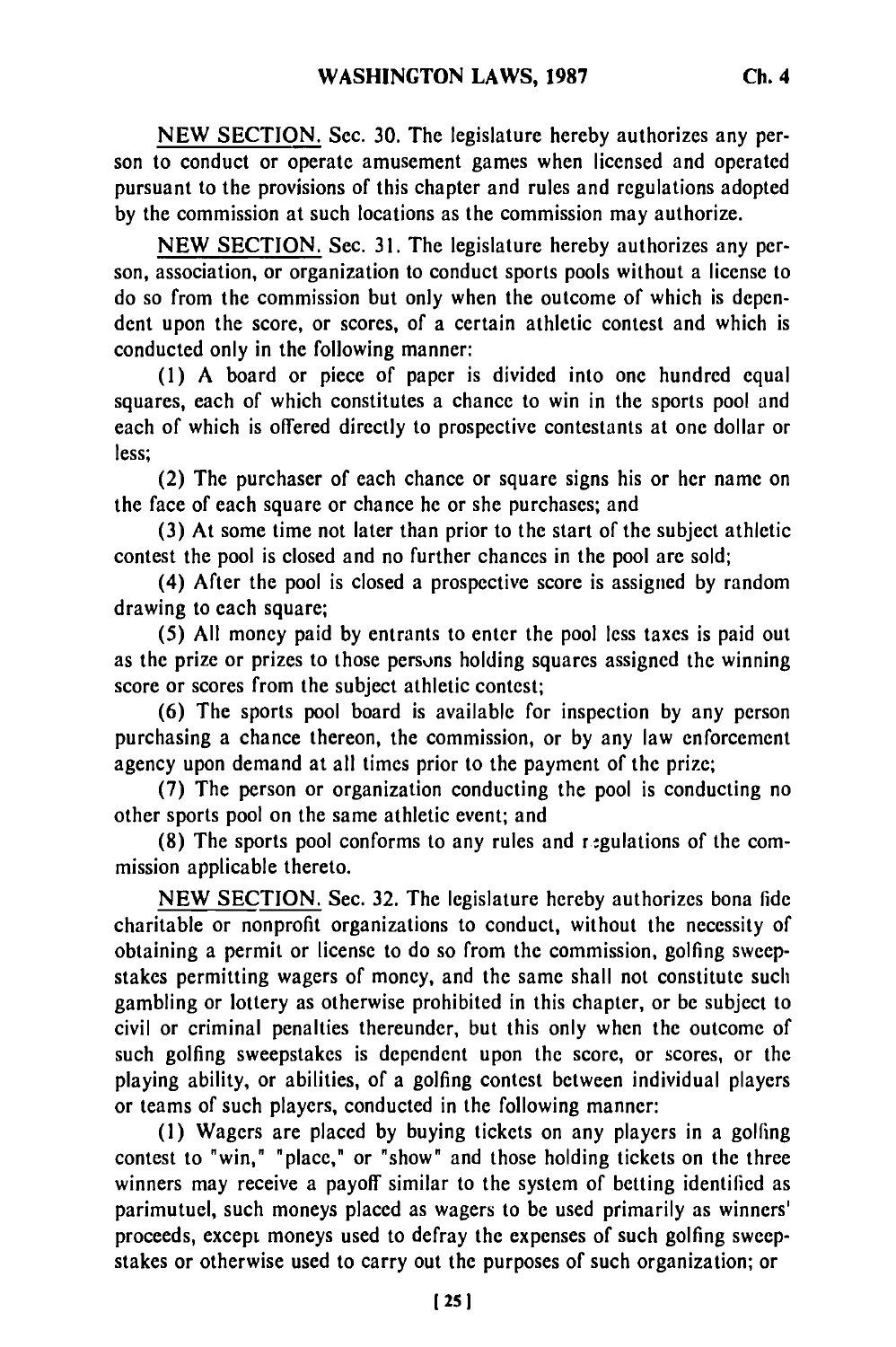(2) Participants in any golfing contest(s) pay a like sum of money into a common fund on the basis of attaining a stated number of points ascertainable from the score of such participants, and those participants attaining such stated number of points share equally in the moneys in the common fund, without any percentage of such moneys going to the sponsoring organization; and

**(3)** Participation is limited to members of the sponsoring organization and their bona fide guests.

**NEW** SECTION. Sec. 33. The legislature hereby authorizes bowling establishments to conduct, without the necessity of obtaining a permit or license to do so, as a commercial stimulant, a bowling activity which permits bowlers to purchase tickets from the establishment for a predetermined and posted amount of money, which tickets are then selected **by** the luck of the draw and the holder of the matching ticket so drawn has an opportunity to bowl a strike and if successful receives a predetermined and posted monetary prize: PROVIDED, That all sums collected **by** the establishment from the sale of tickets shall be returned to purchasers of tickets and no part of the proceeds shall inure to any person other than the participants winning in the game or a recognized charity. The tickets shall be sold, and accounted for, separately from all other sales of the establishment. The price of any single ticket shall not exceed one dollar. Accounting records shall be available for inspection during business hours **by** any person purchasing a chance thereon, **by** the commission or its representatives, or **by** any law enforcement agency.

**NEW** SECTION. Sec. 34. (1) The legislature hereby authorizes any bona fide charitable or nonprofit organization which is licensed pursuant to RCW 66.24.400, and its officers and employees, to allow the use of the premises, furnishings, and other facilities not gambling devices of such organization **by** members of the organization, and members of a chapter or unit organized under the same state, regional, or national charter or constitution, who engage as players in the following types of gambling activities only:

(a) Social card games as defined in section 21 **(1)** through (4) of this act; and

**(b)** Social dice games, which shall be limited to contests of chance, the outcome of which are determined by one or more rolls of dice.

(2) Bona fide charitable or nonprofit organizations shall not be required to be licensed **by** the commission in order to allow use of their premises in accordance with this section. However, the following conditions must be met:

(a) No organization, corporation, or person shall collect or obtain or charge any percentage of or shall collect or obtain any portion of the money or thing **of** value wagered or won **by** any of the players: PROVIDED, That a player may collect his or her winnings; and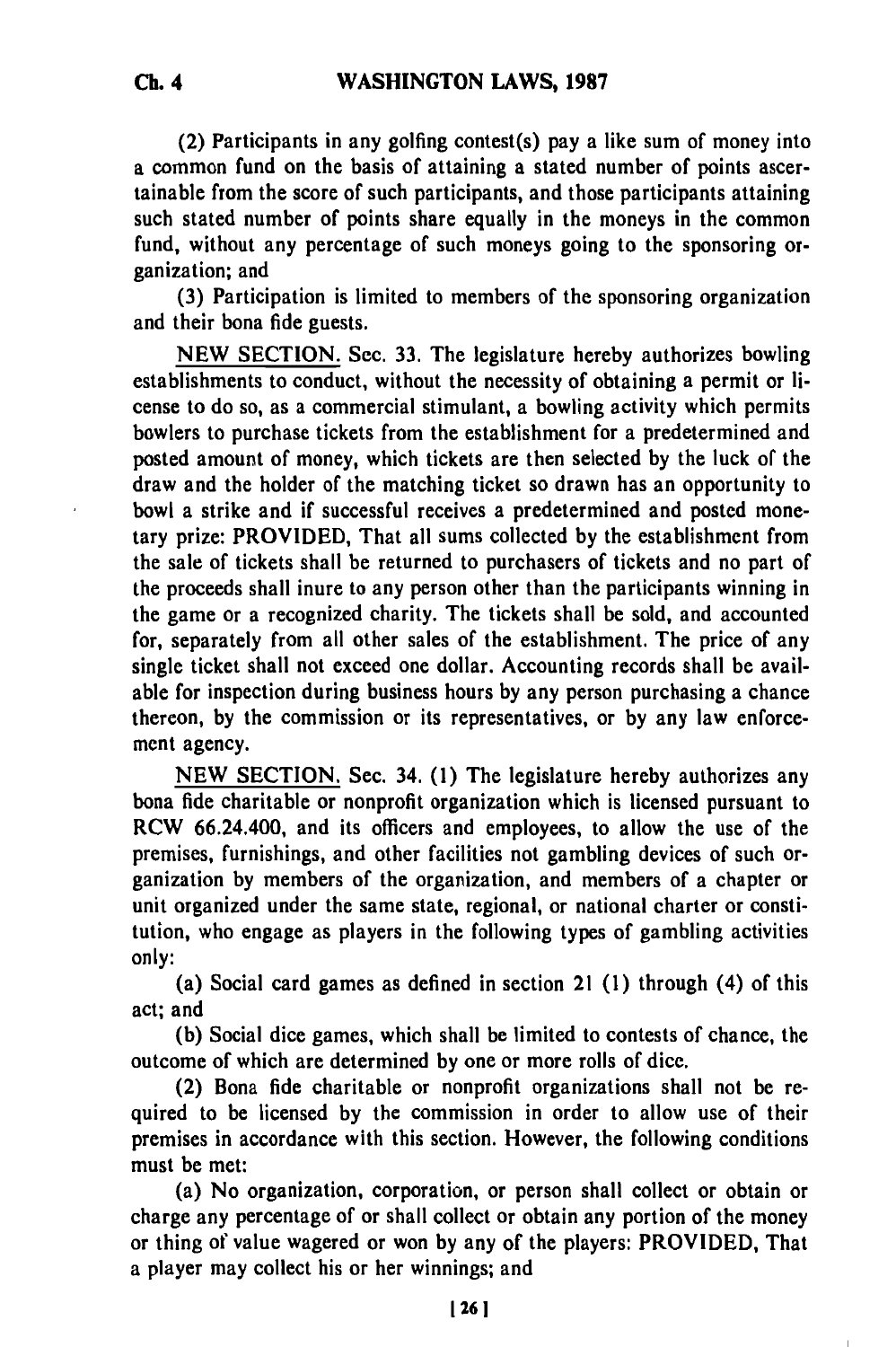**(b)** No organization, corporation, or person shall collect or obtain any money or thing of value from, or charge or impose any fee upon, any person which either enables him or her to play or results in or from his or her playing: PROVIDED, That this subsection shall not preclude collection of a membership fee which is unrelated to participation in gambling activities authorized under this section.

**NEW** SECTION. Sec. **35. (1)** The legislature hereby authorizes promotional contests of chance conducted in this state, or partially in this state, in which a person is required, in order to participate in the contest equally with other participants, to do only one or more of the following:

(a) Listen to or watch a television or radio program or subscribe to a cable television service;

**(b)** Fill out and return a coupon or entry blank or facsimile which is received through the mail, or published in a bona fide newspaper or magazine, or in a program sold in conjunction with and at a regularly scheduled sporting event, or the purchase of such newspaper, magazine, or program;

(c) Send a coupon or entry blank **by** United States mail to a designated address;

**(d)** Visit a business establishment to obtain or deposit a coupon or entry blank;

(e) Merely register, without the purchase of goods or services;

**(f)** Expend time, thought, attention, and energy in perusing promotional material;

**(g)** Place or answer a telephone call in a prescribed manner or otherwise make a prescribed response, guess, or answer;

(h) Furnish the container of a product as packaged **by** the manufacturer, or a particular portion thereof, but only if furnishing a plain piece of paper or card with the name of the manufacturer or product handwritten thereon is acceptable in lieu thereof; or

(i) Pay an admission fee to gain admission to any bona **fide** exposition, fair, or show for the display or promotion of goods, wares, or services, or any agricultural fair authorized under chapter **15.76** or 36.37 RCW, if (i) the scheme is conducted for promotional or advertising purposes, not including the promotion or advertisement of the scheme itself; and (ii) the person or organization conducting the scheme receives no portion of the admission fee either directly or indirectly and receives no other money for conducting the scheme either directly or indirectly, other than what might be received indirectly as a result of the success of the promotional or advertising aspect of the scheme.

(2) Notwithstanding any other provision of this section, where any contest of chance is conducted **by** or on behalf of in-state retail grocery outlets in connection with business promotions, no such in-state retail grocery outlet may conduct more than one such contest of chance during each calendar year and the period of the contest of chance and its promotion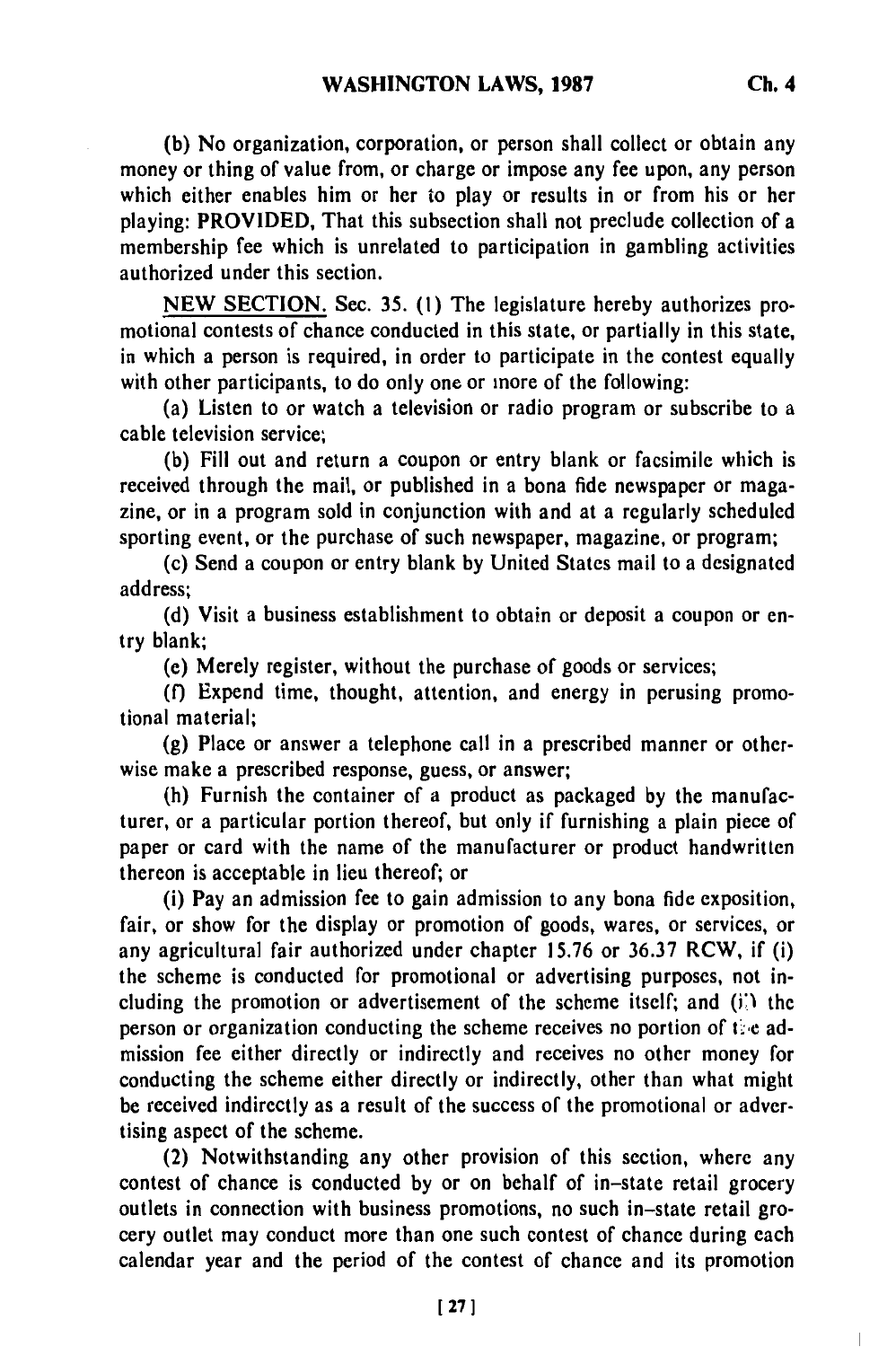shall not extend for more than fourteen consecutive days: PROVIDED, That if the sponsoring organization has more than one outlet in the state, such contests of chance must be held in all such outlets at the same time except that a sponsoring organization with more than one outlet may conduct a separate contest of chance in connection with the initial opening of any such outlet: PROVIDED FURTHER, That such contests of chance may be conducted on an ongoing basis if the prizes awarded or accumulated to award do not exceed thirty dollars a day or five thousand dollars a year in the aggregate for all outlets of the sponsoring organizations. Nothing in this subsection applies to contests of chance conducted by  $\alpha r$  in connection with business promotions by manufacturers.

For purposes of this chapter, in-state retail grocery outlet includes any establishment or recognized grocery department thereof in which more than twenty percent of the gross receipts result from the sale of food items for off-premises preparation. These food items include such products as meat, poultry, fish, bread, cereals, vegetables, fruit, dairy products, coffee, tea, cocoa, carbonated and uncarbonated beverages, candy, condiments, spices, and canned goods, and like products; but not including prepared hot foods or hot food products ready for immediate consumption.

(3) For the purposes of this chapter, radio and television broadcasting is hereby declared to be preempted by applicable federal statutes and the applicable rules of the federal communications commission. Broadcast programming, including advertising for others and station promotion, that complies with federal statutes and regulations is hereby authorized.

NEW SECTION. Sec. 36. The legislature hereby authorizes bona fide charitable or nonprofit organizations to conduct, without the necessity of obtaining a permit or license to do so from the commission, turkey shoots permitting wagers of money. Such contests shall not constitute such gambling or lottery as otherwise prohibited in this chapter, or be subject to civil or criminal penalties. Such organizations must be organized for purposes other than the conduct of turkey shoots.

Such turkey shoots shall be held in accordance with all other requirements of this chapter, other applicable laws, and rules that may be adopted by the commission. Gross revenues from all such turkey shoots held by the organization during the calendar year shall not exceed five thousand dollars. Turkey shoots conducted under this section shall meet the following requirements:

(1) The target shall be divided into one hundred or fewer equal sections, with each section constituting a chance to win. Each chance shall be offered directly to a prospective contestant for one dollar or less;

(2) The purchaser of each chance shall sign his or her name on the face of the section he or she purchases;

(3) The person shooting at the target shall not be a participant in the contest, but shall be a member of the organization conducting the contest;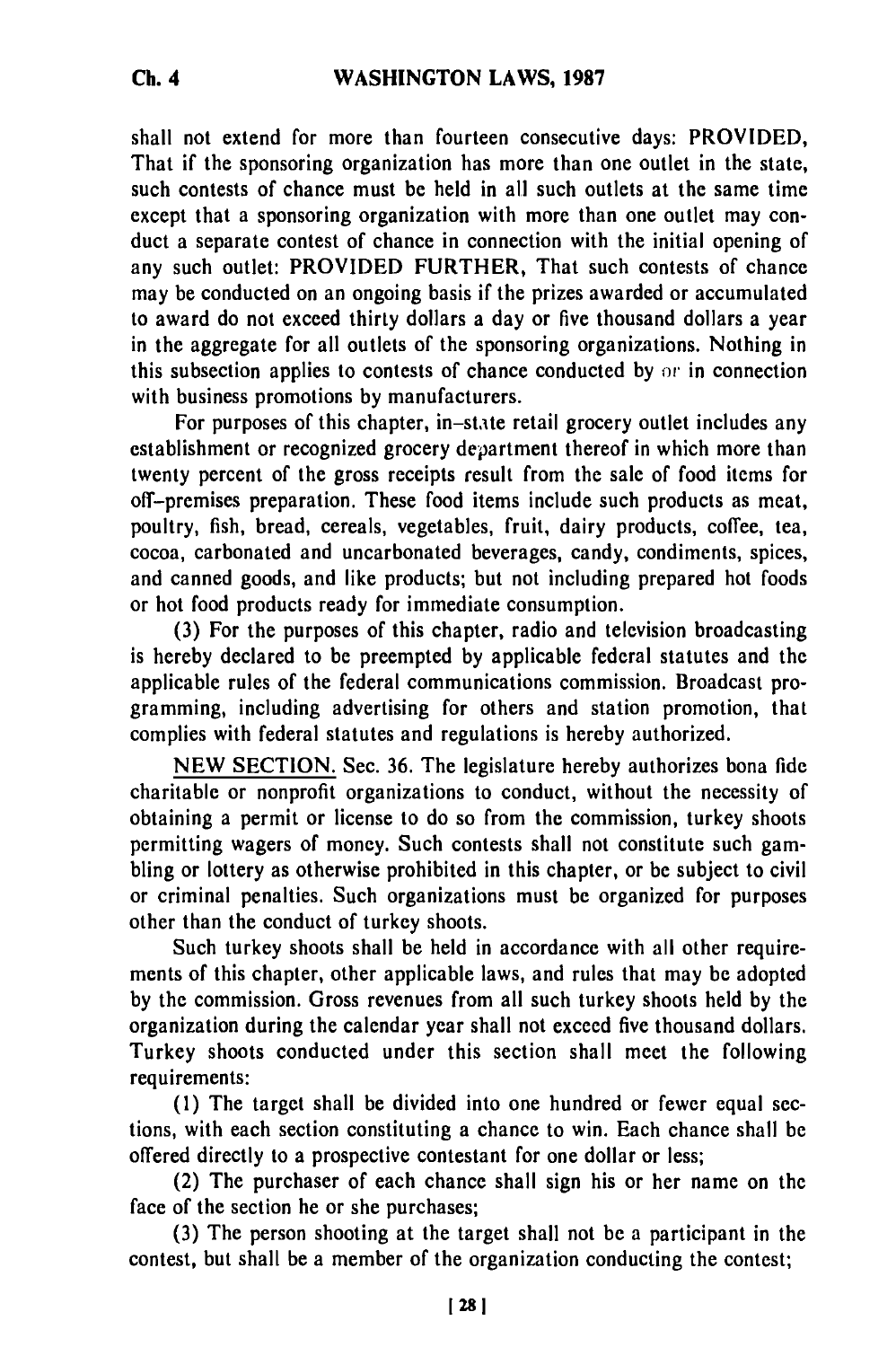(4) Participation in the contest shall be limited to members of the organization which is conducting the contest and their guests;

**(5)** The target shall contain the following information:

(a) Distance from the shooting position to the target;

**(b)** The gauge of the shotgun;

(c) The type of choke on the barrel;

**(d)** The size of shot that will be used; and

(e) The prize or prizes that are to be awarded in the contest;

**(6)** The targets, shotgun, and ammunition shall **be** available for inspection **by** any person purchasing a chance thereon, the commission, or **by** any law enforcement agency upon demand, at all times before the prizes are awarded;

**(7)** The turkey shoot shall award the prizes based upon the greatest number of shots striking a section;

**(8)** No turkey shoot may offer as a prize the right to advance or continue on to another turkey shoot or turkey shoot target; and

**(9)** Only bona fide members of the organization who are not paid for such service may participate in the management or operation of the turkey shoot, and all income therefrom, after deducting the cost of prizes and other expenses, shall be devoted solely to the lawful purposes of the organization.

**NEW SECTION.** Sec. **37.** The penalties provided for professional gambling in this chapter shall not apply to the activities authorized **by** this chapter when conducted in compliance with the provisions of this chapter and in accordance with the rules and regulations of the commission.

Sec. **38.** Section **3,** chapter **139,** Laws of **1981** and RCW **9.46.070** are each amended to read as follows:

The commission shall have the following powers and duties:

**(1)** To authorize and issue licenses for a period not to exceed one year to bona fide charitable or nonprofit organizations approved **by** the commission meeting the requirements of this chapter and any rules and regulations adopted pursuant thereto permitting said organizations to conduct bingo games, raffles, amusement games, and social card games, to utilize punch boards and pull-tabs in accordance with the provisions of this chapter and any rules and regulations adopted pursuant thereto and to revoke or suspend said licenses for violation of any provisions of this chapter or any rules and regulations adopted pursuant thereto: PROVIDED, That the commission shall not deny a license to an otherwise qualified applicant in an effort to limit the number of licenses to be issued: PROVIDED FURTHER, That the commission or director shall not issue, deny, suspend or revoke any license because of considerations of race, sex, creed, color, or national origin: **AND** PROVIDED FURTHER, That the commission may authorize the director to temporarily issue or suspend licenses subject to final action **by** the commission;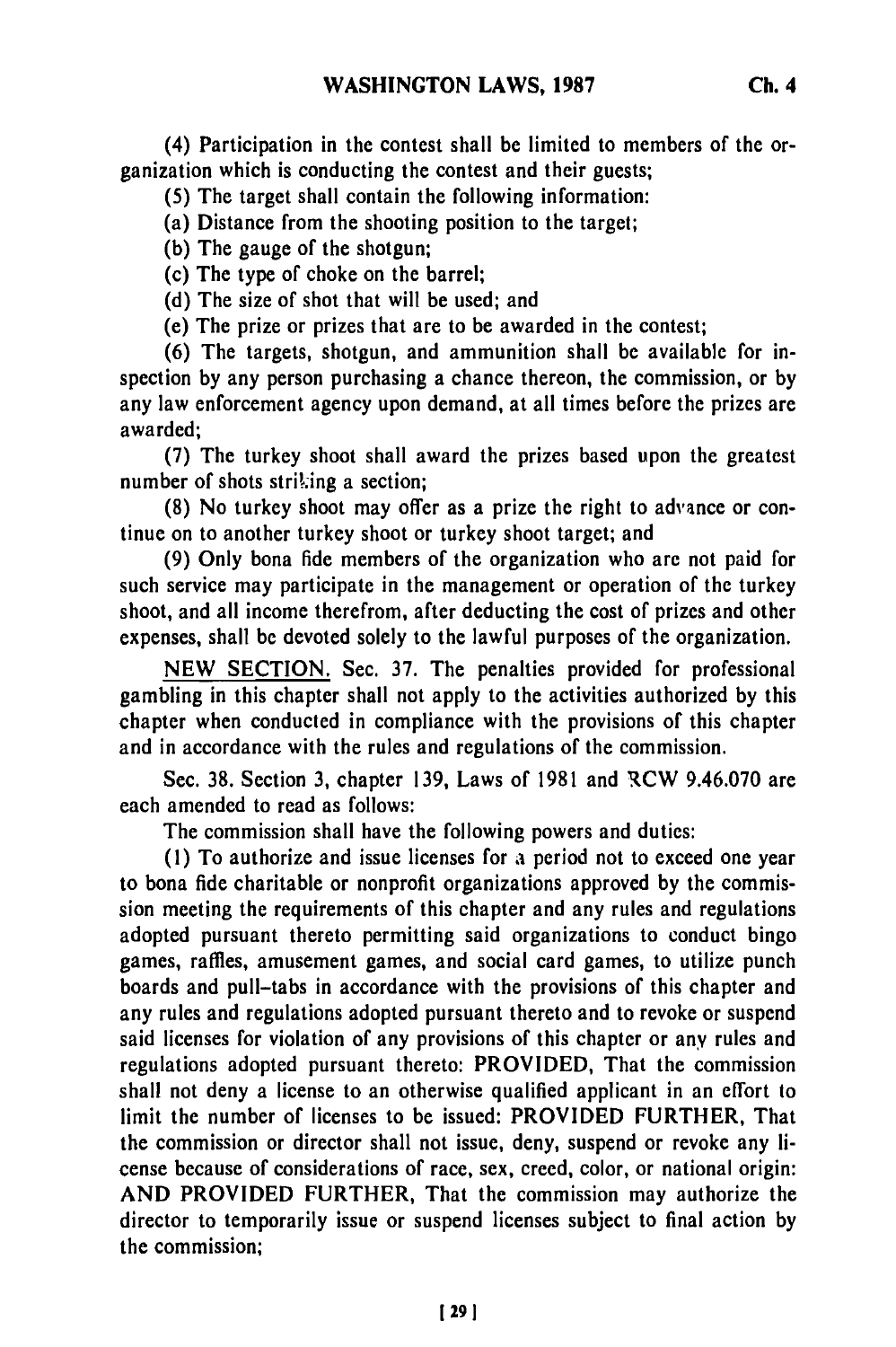(2) To authorize and issue licenses for a period not to exceed one year to any person, association, or organization operating a business primarily engaged in the selling of items of food or drink for consumption on the premises, approved **by** the commission meeting the requirements **of** this chapter and any rules and regulations adopted pursuant thereto permitting said person, association, or organization to utilize punch boards and pulltabs and to conduct social card games as a commercial stimulant in accordance with the provisions of this chapter and any rules and regulations adopted pursuant thereto and to revoke or suspend said licenses for violation of any provisions of this chapter and any rules and regulations adopted pursuant thereto: PROVIDED, That the commission shall not deny a license to an otherwise qualified applicant in an effort to limit the number of licenses to be issued: PROVIDED FURTHER, That the commission may authorize the director to temporarily issue or suspend licenses subject to final action **by** the commission;

**(3)** To authorize and issue licenses for a period not to exceed one year to any person, association, or organization approved **by** the commission meeting the requirements of this chapter and meeting the requirements of any rules and regulations adopted **by** the commission pursuant to this chapter as now or hereafter amended, permitting said person, association, or organization to conduct or operate amusement games in such manner and at such locations as the commission may determine;

(4) To authorize, require, and issue, for a period not to exceed one year, such licenses as the commission may **by** rule provide, to any person, association, or organization to engage in the selling, distributing, or otherwise supplying or in the manufacturing of devices for use within this state for those activities authorized by ((RCW 9.46.030 as now or hereafter amended)) this chapter;

**(5)** To establish a schedule of annual license fees for carrying on specific gambling activities upon the premises, and for such other activities as may be licensed **by** the commission, which fees shall provide to the commission not less than an amount of money adequate to cover all costs incurred **by** the commission relative to licensing under this chapter and the enforcement **by** the commission of the provisions of this chapter and rules and regulations adopted pursuant thereto: PROVIDED, That all licensing fees shall be submitted with an application therefor and such portion of said **fee** as the commission may determine, based upon its cost of processing and investigation, shall be retained **by** the commission upon the withdrawal or denial of any such license application as its reasonable expense for processing the application and investigation into the granting thereof: PROVIDED FURTHER, That if in a particular case the basic license **fee** established **by** the commission for a particular class of license is less than the commission's actual expenses to investigate that particular application, the commission

**Ch. 4**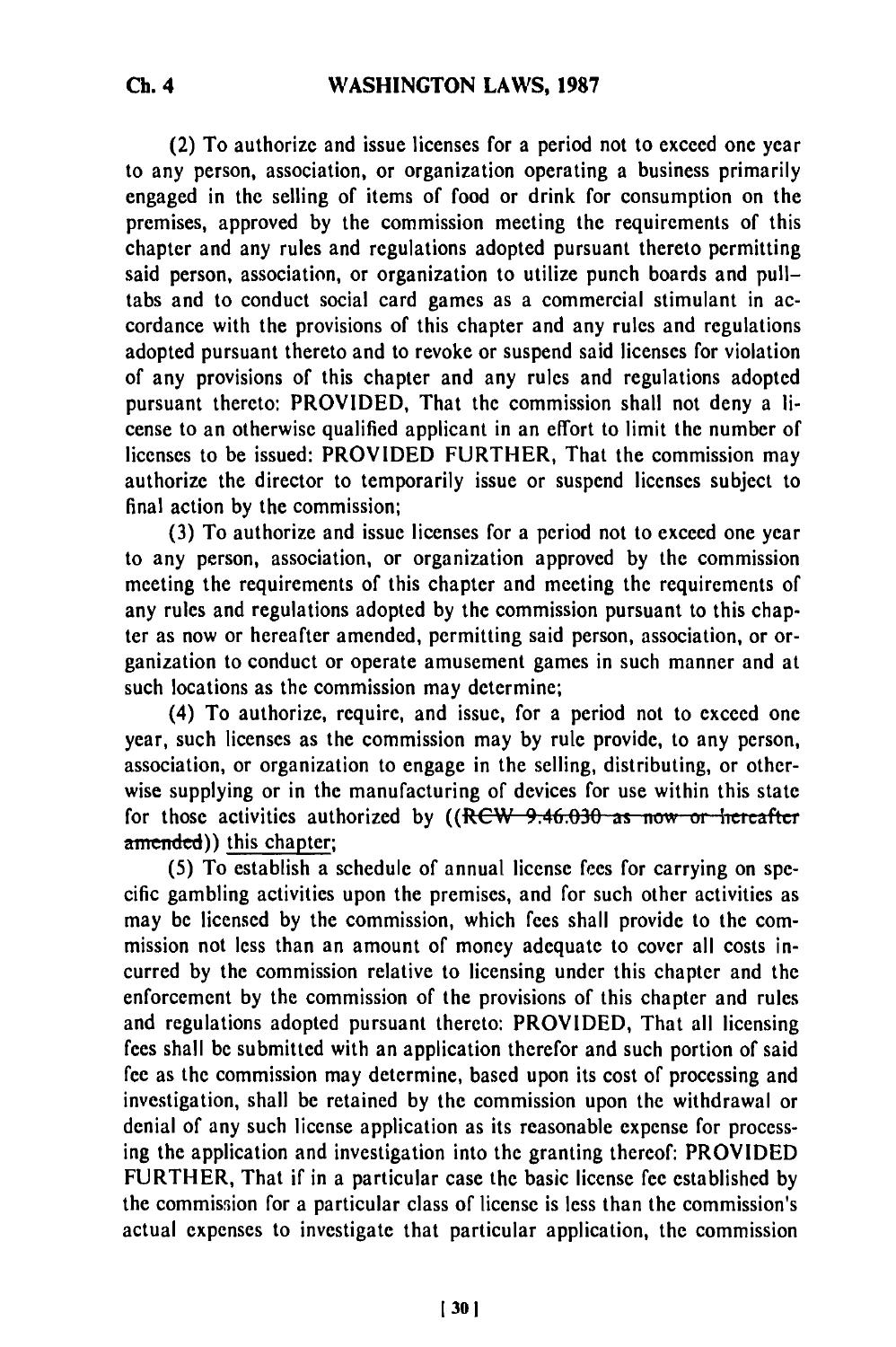may at any time charge to that applicant such additional fees as are necessary to pay the commission for those costs. The commission may decline to proceed with its investigation and no license shall be issued until the commission has been fully paid therefor by the applicant: AND PROVIDED FURTHER, That the commission may establish fees for the furnishing by it to licensees of identification stamps to be affixed to such devices and equipment as required by the commission and for such other special services or programs required or offered by the commission, the amount of each of these fees to be not less than is adequate to offset the cost to the commission of the stamps and of administering their dispersal to licensees or the cost of administering such other special services, requirements or programs;

(6) To prescribe the manner and method of payment of taxes, fees and penalties to be paid to or collected by the commission;

(7) To require that applications for all licenses contain such information as may be required by the commission: PROVIDED, That all persons (a) having a managerial or ownership interest in any gambling activity, or the building in which any gambling activity occurs, or the equipment to be used for any gambling activity, or (b) participating as an employee in the operation of any gambling activity, shall be listed on the application for the license and the applicant shall certify on the application, under oath, that the persons named on the application are all of the persons known to have an interest in any gambling activity, building, or equipment by the person making such application: PROVIDED FURTHER, That the commission may require fingerprinting and background checks on any persons seeking licenses under this chapter or of any person holding an interest in any gambling activity, building, or equipment to be used therefor, or of any person participating as an employee in the operation of any gambling activity;

(8) To require that any license holder maintain records as directed by the commission and submit such reports as the commission may deem necessary;

(9) To require that all income from bingo games, raffles, and amusement games be recorded and reported as established by rule or regulation of the commission to the extent deemed necessary by considering the scope and character of the gambling activity in such a manner that will disclose gross income from any gambling activity, amounts received from each player, the nature and value of prizes, and the fact of distributions of such prizes to the winners thereof;

(10) To regulate and establish maximum limitations on income derived from bingo: PROVIDED, That in establishing limitations pursuant to this subsection the commission shall take into account (i) the nature, character, and scope of the activities of the licensee; (ii) the source of all other income of the licensee; and (iii) the percentage or extent to which income derived from bingo is used for charitable, as distinguished from nonprofit, purposes;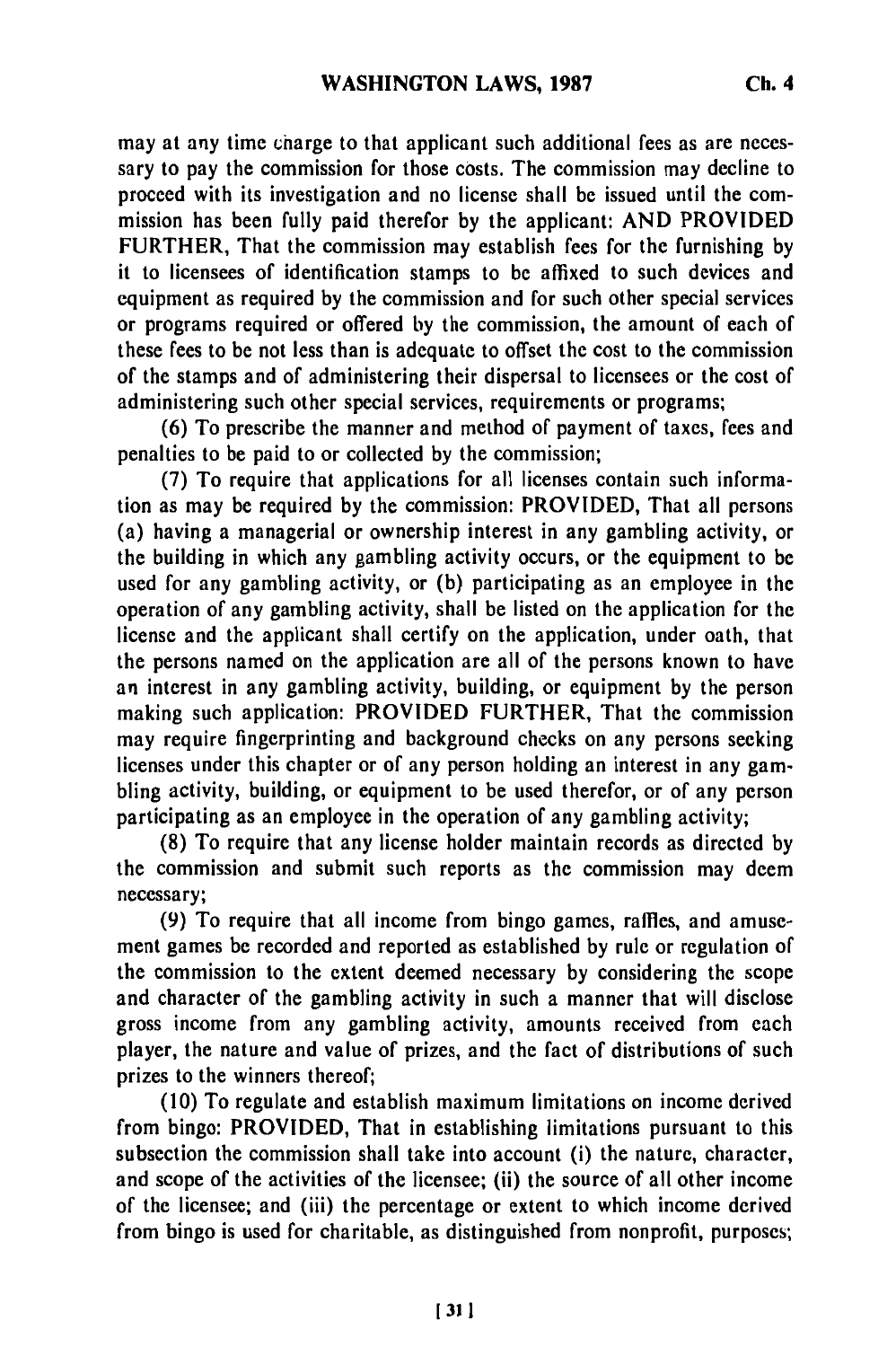**(11)** To regulate and establish the type and scope of and manner of conducting the gambling activities authorized **by** ((RCW 9.46.030)) this chapter, including but not limited to, the extent of wager, money, or other thing of value which may be wagered or contributed or won **by** a player in any such activities;

**(12)** To regulate the collection of and the accounting for the **fee** which may be imposed **by** an organization, corporation or person licensed to conduct a social card game on a person desiring to become a player in a social card game in accordance with ((RCW 9.46.020(20)(d) as now or hereafter  $a$ mended)) section 21(4) of this 1987 act;

(13) To cooperate with and secure the cooperation of county, city, and other local or state agencies in investigating any matter within the scope of its duties and responsibilities;

(14) In accordance with RCW 9.46.080, to adopt such rules and regulations as are deemed necessary to carry out the purposes and provisions of this chapter. All rules and regulations shall be adopted pursuant to the administrative procedure act, chapter 34.04 RCW;

(15) To set forth for the perusal of counties, city-counties, cities and towns, model ordinances by which any legislative authority thereof may enter into the taxing of any gambling activity authorized ( $(i \pi \text{RCW} - 9.46.030$ as now or hereafter amended)) by this chapter;

(16) To establish and regulate a maximum limit on salaries or wages which may be paid to persons employed in connection with activities conducted by bona fide charitable or nonprofit organizations and authorized by this chapter, where payment of such persons is allowed, and to regulate and establish maximum limits for other expenses in connection with such authorized activities, including but not limited to rent or lease payments.

In establishing these maximum limits the commission shall take into account the amount of income received, or expected to be received, from the class of activities to which the limits will apply and the amount of money the games could generate for authorized charitable or nonprofit purposes absent such expenses. The commission may also take into account, in its discretion, other factors, including but not limited to, the local prevailing wage scale and whether charitable purposes are benefited by the activities:

(17) To authorize, require, and issue for a period not to exceed one year such licenses or permits, for which the commission may by rule provide, to any person to work for any operator of any gambling activity authorized by this chapter in connection with that activity, or any manufacturer, supplier, or distributor of devices for those activities in connection with such business. The commission shall not require that persons working solely as volunteers in an authorized activity conducted by a bona fide charitable or bona fide nonprofit organization, who receive no compensation of any kind for any purpose from that organization, and who have no managerial or supervisory responsibility in connection with that activity, be licensed to do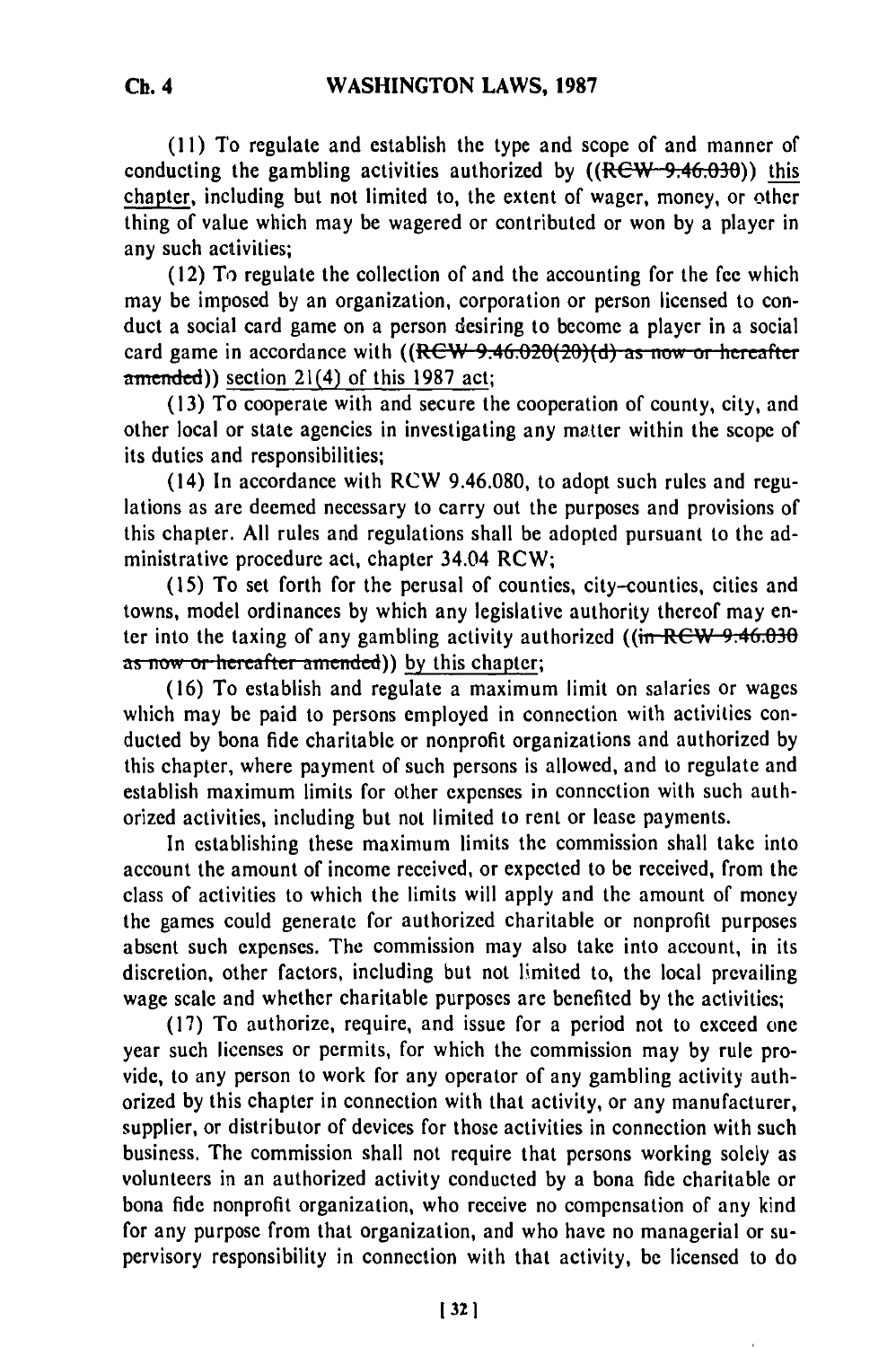such work. The commission may require that licensees employing such unlicensed volunteers submit to the commission periodically a list of the names, addresses, and dates of birth of the volunteers. **If** any volunteer is not approved by the commission, the commission may require that the licensee not allow that person to work in connection with the licensed activity;

(18) To publish and make available at the office of the commission or elsewhere to anyone requesting it a list of the commission licensees, including the name, address, type of license, and license number of each licensee;

(19) To establish guidelines for determining what constitutes active membership in bona fide nonprofit or charitable organizations for the purposes of this chapter; and

(20) To perform all other matters and things necessary to carry out the purposes and provisions of this chapter.

Sec. 39. Section 11, chapter 218, Laws of 1973 1st ex. sess. as last amended **by** section **1,** chapter 172, Laws of 1985 and by section 2, chapter 468, Laws of 1985 and RCW 9.46.110 are each reenacted and amended to read as follows:

The legislative authority of any county, city-county, city, or town, by local law and ordinance, and in accordance with the provisions of this chapter and rules and regulations promulgated hereunder, may provide for the taxing of any gambling activity authorized  $((\text{in } R\text{CW } 9.46.030 \text{ as now})$ or hereafter amended)) by this chapter within its jurisdiction, the tax receipts to go to the county, city-county, city, or town so taxing the same: PROVIDED, That any such tax imposed by a county alone shall not apply to any gambling activity within a city or town located therein but the tax rate established by a county, if any, shall constitute the tax rate throughout the unincorporated areas of such county: PROVIDED FURTHER, That (1) punch boards and pull-tabs, chances on which shall only be sold to adults, which shall have a fifty cent limit on a single chance thereon, shall be taxed on a basis which shall reflect only the gross receipts from such punch boards and pull-tabs; and (2) no punch board or pull-tab may award as a prize upon a winning number or symbol being drawn the opportunity of taking a chance upon any other punch board or pull-tab; and (3) all prizes for punch boards and pull-tabs must be on display within the immediate area of the premises wherein any such punch board or pull-tab is located and upon a winning number or symbol being drawn, such prize must be immediately removed therefrom, or such omission shall be deemed a fraud for the purposes of this chapter; and (4) when any person shall win over twenty dollars in money or merchandise from any punch board or pull-tab, every licensee hereunder shall keep a public record thereof for at least ninety days thereafter containing such information as the commission shall deem necessary: AND PROVIDED FURTHER, That taxation of bingo and raffles shall never be in an amount greater than ten percent of the gross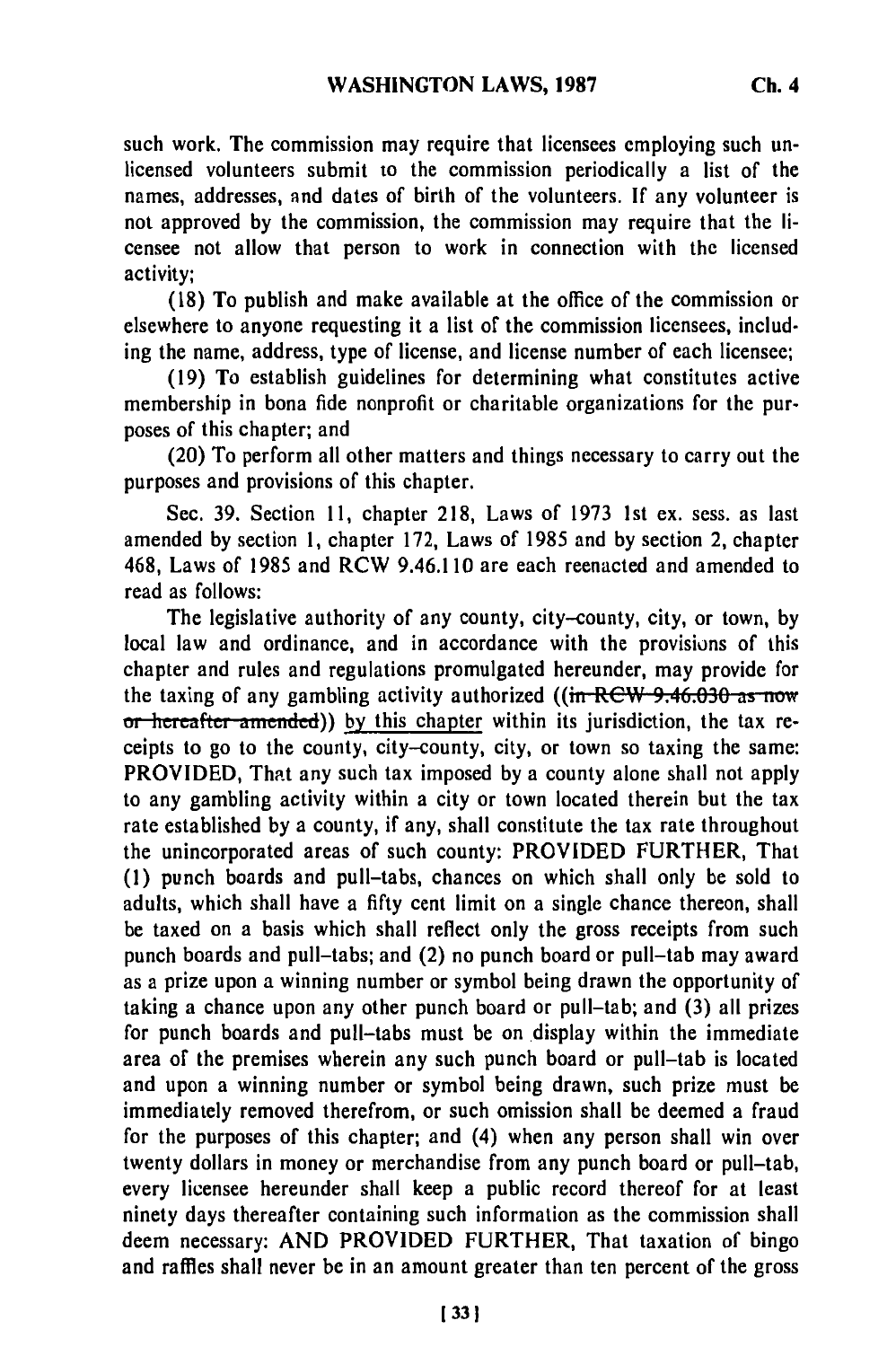revenue received therefrom less the amount paid for or as prizes. Taxation of amusement games shall only be in an amount sufficient to pay the actual **costs** of enforcement of the provisions of this chapter **by** the county, city or town law enforcement agency and in no event shall such taxation exceed two percent of the gross revenue therefrom less the amount paid for as prizes: PROVIDED FURTHER, That no tax shall be imposed under the authority of this chapter on bingo, raffles or amusement games when such activities or any combination thereof are conducted **by** any bona fide charitable or nonprofit organization as defined in  $((Rew-9.46.020(3)))$  this chapter, which organization has no paid operating or management personnel and has gross income from bingo, raffles or amusement games, or any combination thereof, not exceeding five thousand dollars per year less the amount paid for as prizes. Taxation of punch boards and pull-tabs shall not exceed five percent of gross receipts, nor shall taxation of social card games exceed twenty percent of the gross revenue from such games.

Sec. 40. Section 12, chapter **218,** Laws of **1973 1st** ex. sess. and RCW 9.46.120 are each amended to read as follows:

**(1)** Except in the case of an agricultural fair as authorized under chapters **15.76** and **36.37** RCW, no person other than a member of a bona fide charitable or nonprofit organization (and their employees) or any other person, association or organization (and their employees) approved **by** the commission, shall take any part in the management or operation of any gambling activity authorized under  $((Rew 9.46.030))$  this chapter, and no person who takes any part in the management or operation of any such gambling activity shall take any part in the management or operation of any gambling activity conducted **by** any other organization or any other branch of the same organization, unless approved **by** the commission, and no part of the proceeds thereof shall inure to the benefit of any person other than the organization conducting such gambling activities or if such gambling activities be for the charitable benefit of any specific persons designated in the application for a license, then only for such specific persons as so designated.

(2) No bona fide charitable or nonprofit organization or any other person, association or organization shall conduct any gambling activity authorized under  $((RCW-9.46.030))$  this chapter in any leased premises if rental for such premises is unreasonable or to be paid, wholly or partly, on the basis of a percentage of the receipts or profits derived from such gambling activity.

Sec. 41. Section 20, chapter **218,** Laws of **1973 1st** ex. sess. as last amended **by** section **10,** chapter **155,** Laws of 1974 ex. sess. and RCW 9.46.200 are each amended to read as follows:

In addition to any other penalty provided for in this chapter, every person, directly or indirectly controlling the operation of any gambling activity authorized ((in RCW 9.46.030)) by this chapter, including a director,

**[341**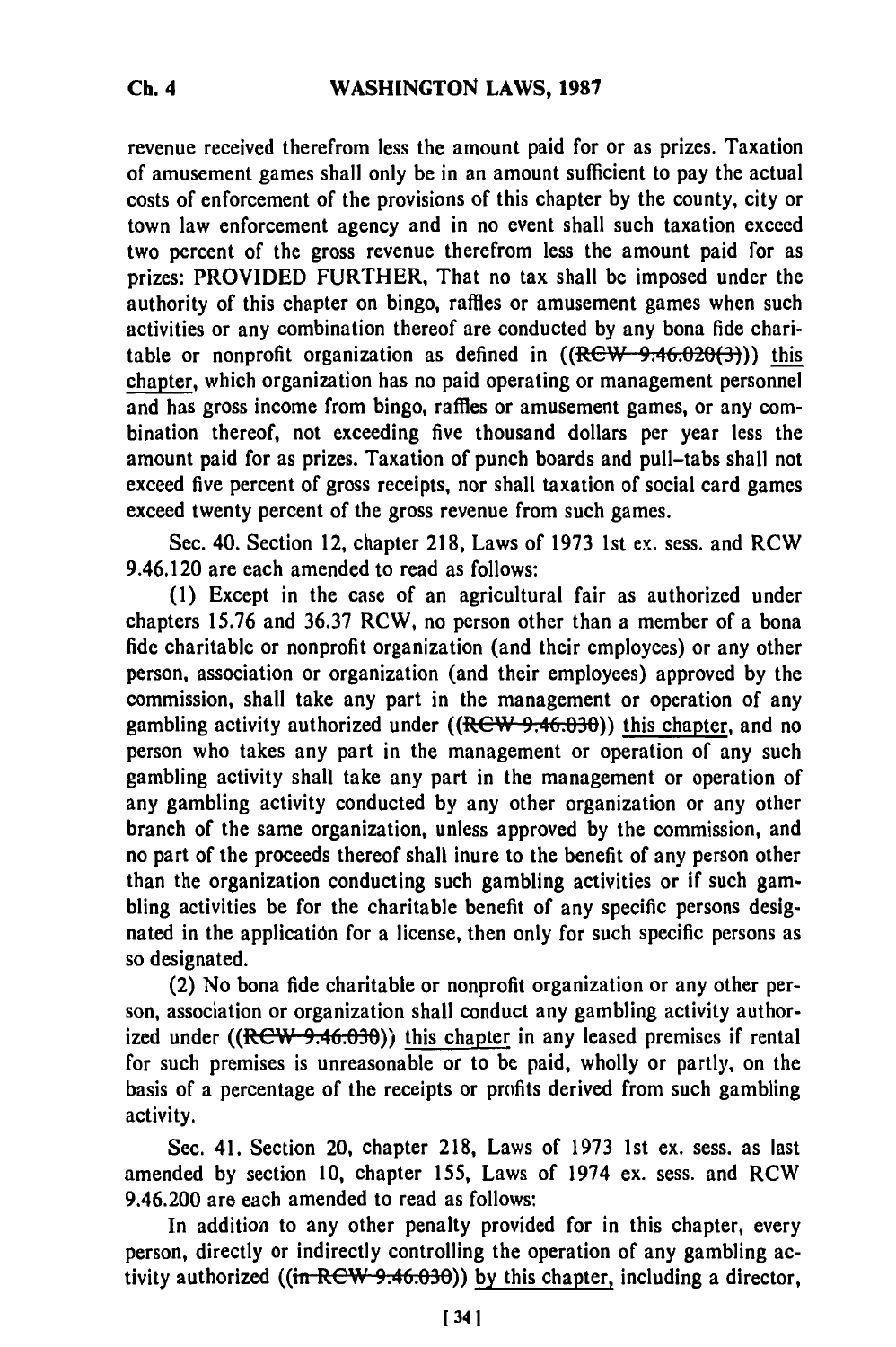officer, and/or manager of any association, organization or corporation conducting the same, whether charitable, nonprofit, or profit, shall **be** liable, jointly and severally, for money damages suffered by any person because of any violation of this chapter, together with interest on any such amount of money damages at six percent per annum from the date of the loss, and reasonable attorneys' fees: PROVIDED, That if any such director, officer, and/or manager did not know any such violation was taking place and had taken all reasonable care to prevent any such violation from taking place, and if such director, officer and/or manager shall establish by a preponderance of the evidence that he did not have such knowledge and that he had exercised all reasonable care to prevent the violations he shall not be liable hereunder. Any civil action under this section may be considered a class action.

Sec. 42. Section 22, chapter 218, Laws of 1973 1st ex. sess. and RCW 9.46.220 are each amended to read as follows:

Whoever engages in professional gambling, or knowingly causes, aids, abets, or conspires with another to engage in professional gambling, shall be guilty of a felony and fined not more than one hundred thousand dollars or imprisoned not more than five years or both: PROVIDED, HOWEVER, That this section shall not apply to those activities ((**enumerated in-REW**) 9.46.90)) authorized **by** this chapter or to any act or acts in furtherance thereof when conducted in compliance with the provisions of this chapter and in accordance with the rules and regulations adopted pursuant thereto.

Sec. 43. Section 23, chapter 218, Laws of 1973 1st ex. sess. as last amended by section 12, chapter 139, Laws of 1981 and RCW 9.46.230 are each amended to read as follows:

(1) All gambling devices as defined in ((RCW 9.46.020(10), as now or hereafter amended,)) this chapter are common nuisances and shall be subject to seizure, immediately upon detection by any peace officer, and to confiscation and destruction by order of a superior or district justice court, except when in the possession of officers enforcing this chapter.

(2) No property right in any gambling device ((as defined in RCW 9:46.020(10), as now or hereafter amended;)) shall exist or be recognized in any person, except the possessory right of officers enforcing this chapter.

(3) All furnishings, fixtures, equipment, and stock, including without limitation furnishings and fixtures adaptable to nongambling uses and equipment and stock for printing, recording, computing, transporting, or safekeeping, used in connection with professional gambling or maintaining a gambling premises, and all money or other things of value at stake or displayed in or in connection with professional gambling or any gambling device used therein, shall be subject to seizure, immediately upon detection, by any peace officer, and unless good cause is shown to the contrary by the owner, shall be forfeited to the state or political subdivision by which seized by order of a court having jurisdiction, for disposition by public auction or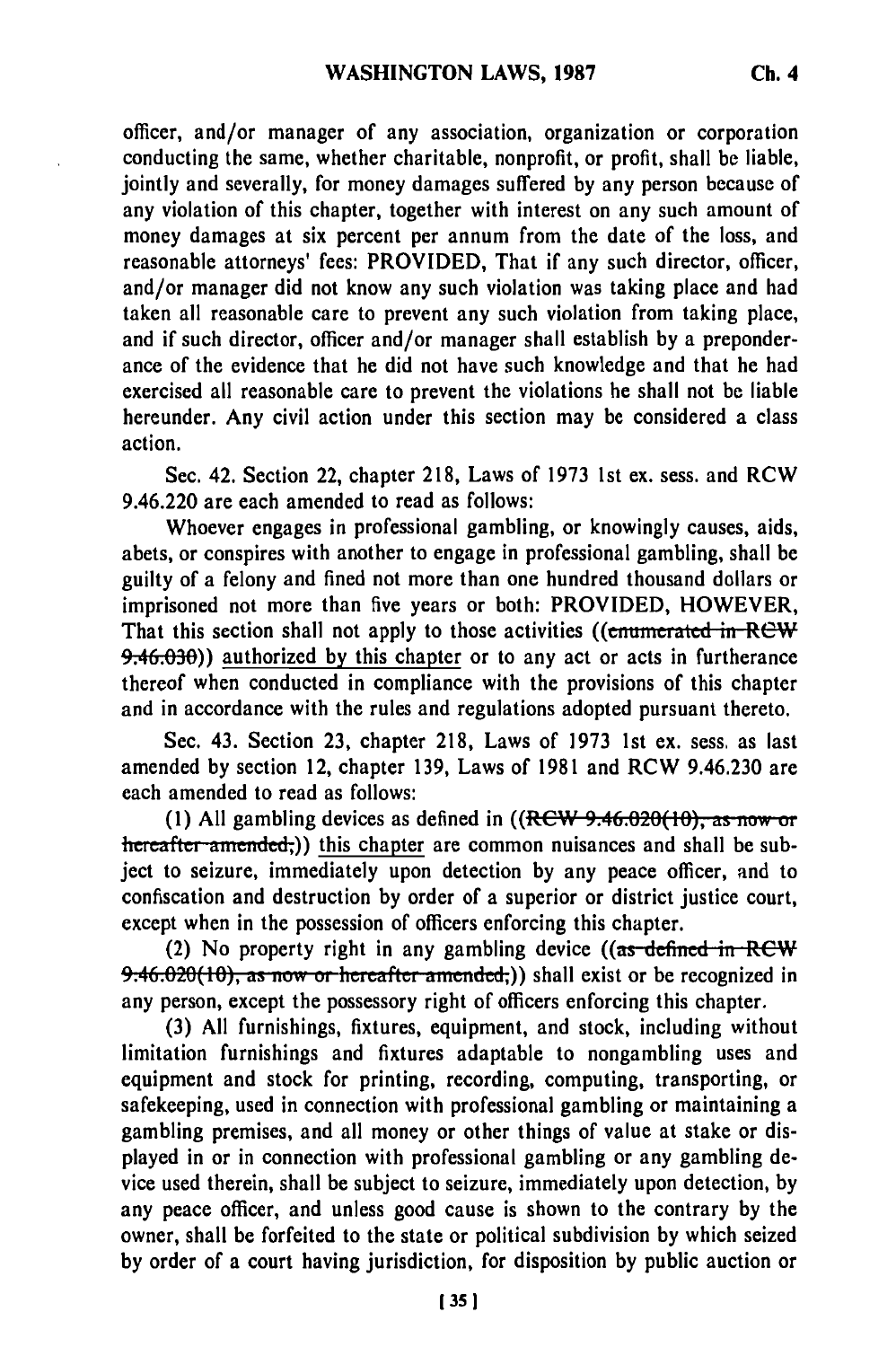as otherwise provided **by** law. Bona fide liens against property so forfeited, on good cause shown by the lienor, shall be transferred from the property to the proceeds of the sale of the property. Forfeit moneys and other proceeds realized from the enforcement of this subsection shall be paid into the general fund of the state if the property was seized by officers thereof or to the political subdivision or other public agency, if any, whose officers made the seizure, except as otherwise provided by law. This subsection shall not apply to such items which are actually being used by, or being held for use by, a person licensed by the commission or who is otherwise authorized by ((RCW 9.46.030, as now or hereafter amended;)) this chapter or by commission rule to conduct gambling activities without a license in connection with gambling activities authorized by this section when:

(a) The person is acting in conformance with the provisions of chapter 9.46 RCW, as now or hereafter amended, and the rules and regulations adopted pursuant thereto; and

**(b)** The items are of the type and kind traditionally and usually employed in connection with the particular activity. Nor shall this subsection apply to any act or acts in furtherance of such activities when conducted in compliance with the provisions of this chapter and in accordance with the rules and regulations adopted pursuant thereto.

(4) Whoever knowingly owns, manufactures, possesses, buys, sells, rents, leases, finances, holds a security interest in, stores, repairs, or transports any gambling device ((as-defined in RCW 9.46.020 as now or hereafter amended)) or offers or solicits any interest therein, whether through an agent or employee or otherwise, shall be guilty of a felony and fined not more than one hundred thousand dollars or imprisoned not more than five years or both: PROVIDED, HOWEVER, That this subsection shall not apply to persons licensed by the commission, or who are otherwise authorized by ((RCW 9.46.030, as now or hereafter amended)) this chapter, or by commission rule, to conduct gambling activities without a license, respecting devices which are to be used, or are being used, solely in that activity for which the license was issued, or for which the person has been otherwise authorized when:

(a) The person is acting in conformance with the provisions of chapter 9.46 RCW, as now or hereafter amended, and the rules and regulations adopted pursuant thereto; and

(b) The devices are a type and kind traditionally and usually employed in connection with the particular activity. Nor shall this subsection apply to any act or acts by such persons in furtherance of the activity for which the license was issued, or for which the person is authorized, when such activity is conducted in compliance with the provisions of this chapter, as now or hereafter amended, and in accordance with the rules and regulations adopted pursuant thereto. Subsection (2) of this section shall have no application in the enforcement of this subsection. In the enforcement of this subsection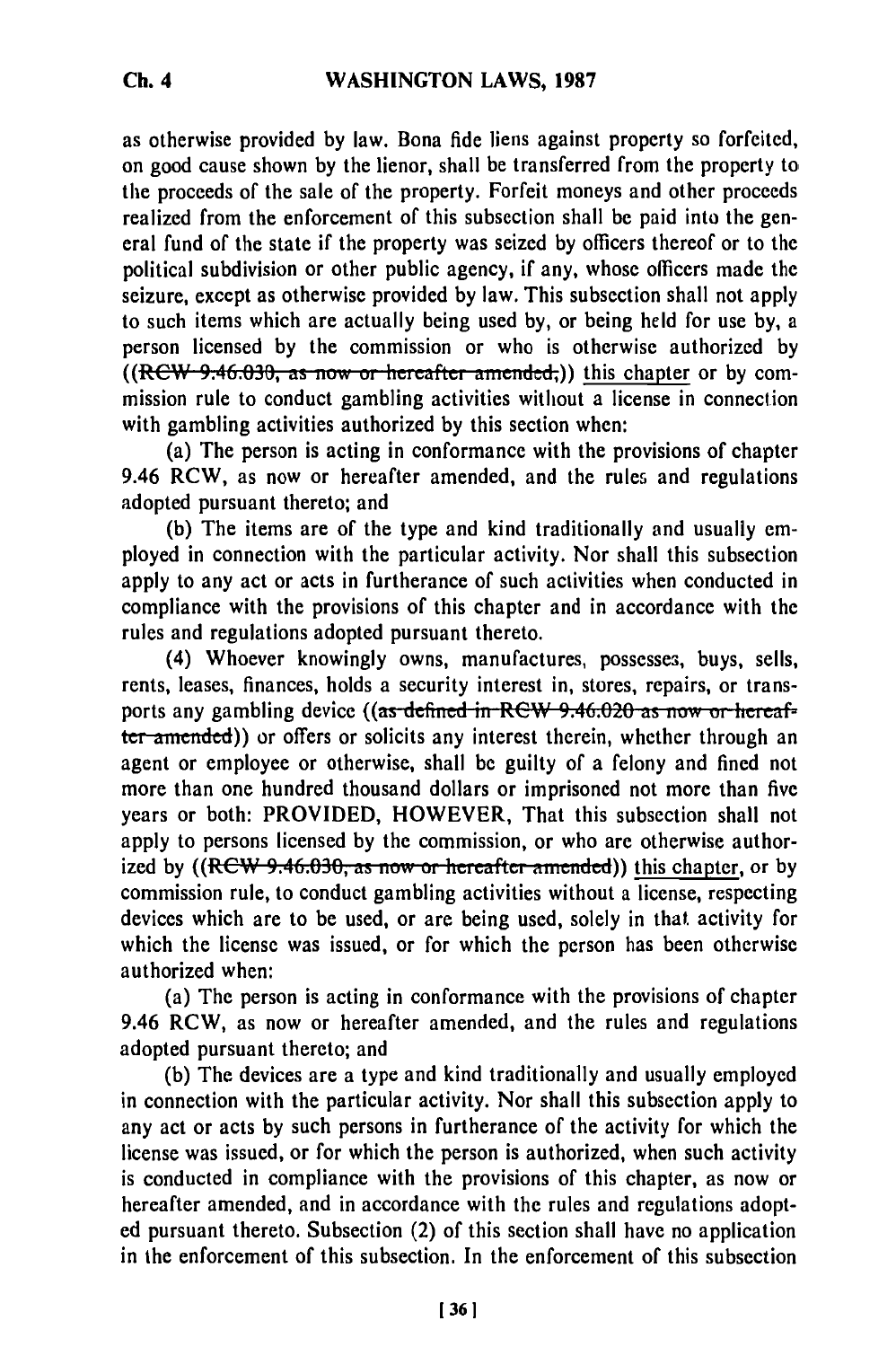direct possession of any such gambling device shall be presumed to be knowing possession thereof.

**(5)** Whoever knowingly prints, makes, possesses, stores, or transports any gambling record, or buys, sells, offers, or solicits any interest therein, whether through an agent or employee or otherwise, shall be guilty of a gross misdemeanor: PROVIDED, HOWEVER, That this subsection shall not apply to records relating to and kept for activities ((enumerated in **RCW 9.46.030, as now or hereafter amended;)) authorized by this chapter** when the records are of the type and kind traditionally and usually employed in connection with the particular activity. Nor shall this subsection apply to any act or acts in furtherance of such activities when conducted in compliance with the provisions of this chapter and in accordance with the rules and regulations adopted pursuant thereto. In the enforcement of this subsection direct possession of any such gambling record shall be presumed to be knowing possession thereof.

Sec. 44. Section 24, chapter **218,** Laws of **1973** 1st ex. sess. and RCW 9.46.240 are each amended to read as follows:

Whoever knowingly transmits or receives gambling information **by** telephone, telegraph, radio, semaphore or similar means, or knowingly installs or maintains equipment for the transmission or receipt of gambling information shall be guilty of a gross misdemeanor: PROVIDED, HOW-EVER, That this section shall not apply to such information transmitted or received or equipment installed or maintained relating to activities ((as **enumerated in RCW 9.46.030)) authorized by this chapter or to any act or** acts in furtherance thereof when conducted in compliance with the provisions of this chapter and in accordance with the rules and regulations adopted pursuant thereto.

Sec. 45. Section 25, chapter 218, Laws of 1973 1st ex. sess. and RCW 9.46.250 are each amended to read as follows:

(1) **All** gambling premises are common nuisances and shall be subject to abatement by injunction or as otherwise provided by law. The plaintiff in any action brought under this subsection against any gambling premises, need not show special injury and may, in the discretion of the court, be relieved of all requirements as to giving security.

(2) When any property or premise held under a mortgage, contract or leasehold is determined by a court having jurisdiction to be a gambling premises, all rights and interests of the holder therein shall terminate and the owner shall be entitled to immediate possession at his election: PRO-VIDED, HOWEVER, That this subsection shall not apply to those premises in which activities ((set out in RCW 9:46.030;)) authorized by this chapter or any act or acts in furtherance thereof are carried on when conducted in compliance with the provisions of this chapter and in accordance with the rules and regulations adopted pursuant thereto.